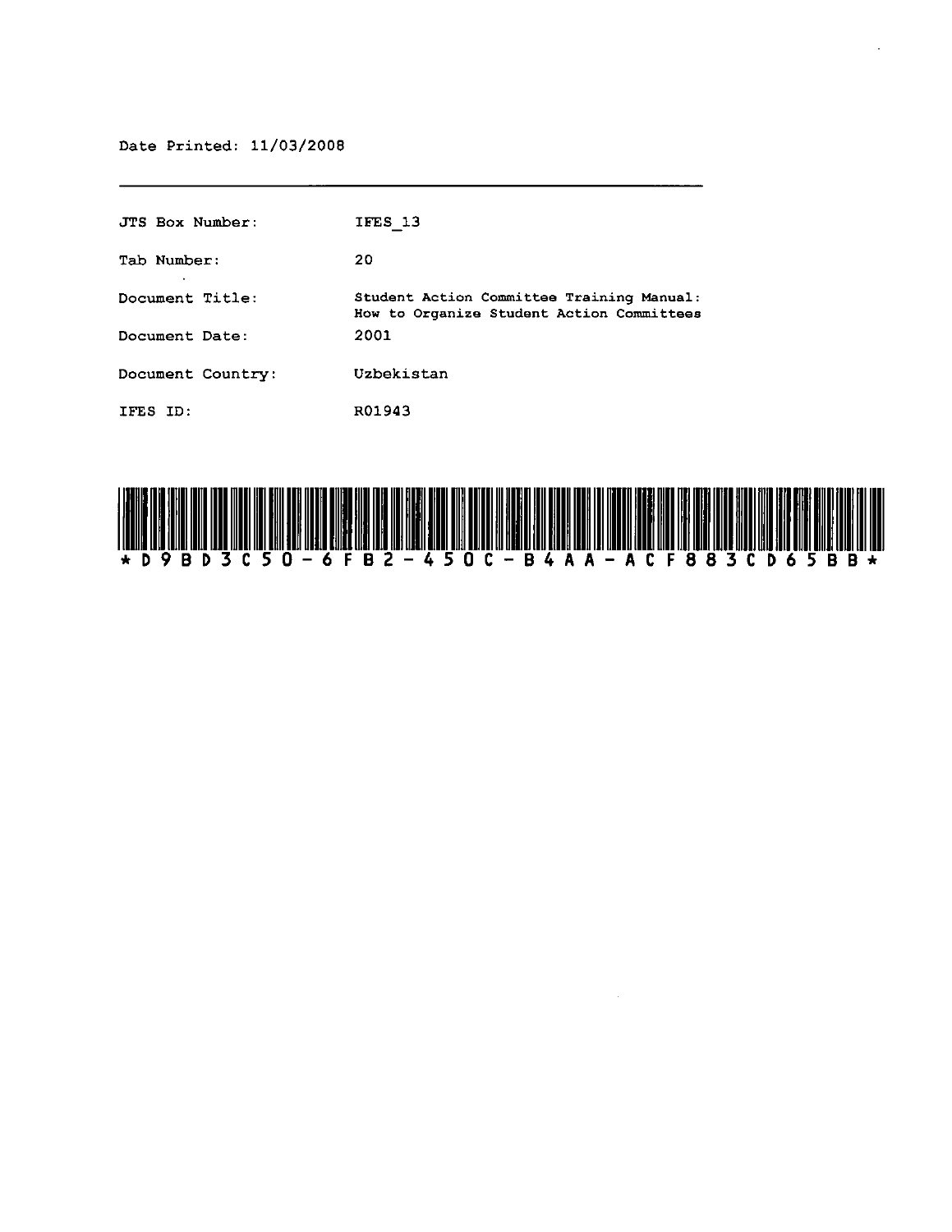International Foundation for Election Systems (IFES)

Final Project Report REPUBLIC OF UZBEKISTAN October 1, 1997 - September 30, 2002 USAID Cooperative Agreement EE-A-00-97-00034-00

> Student Action Committee Training Manual (in English)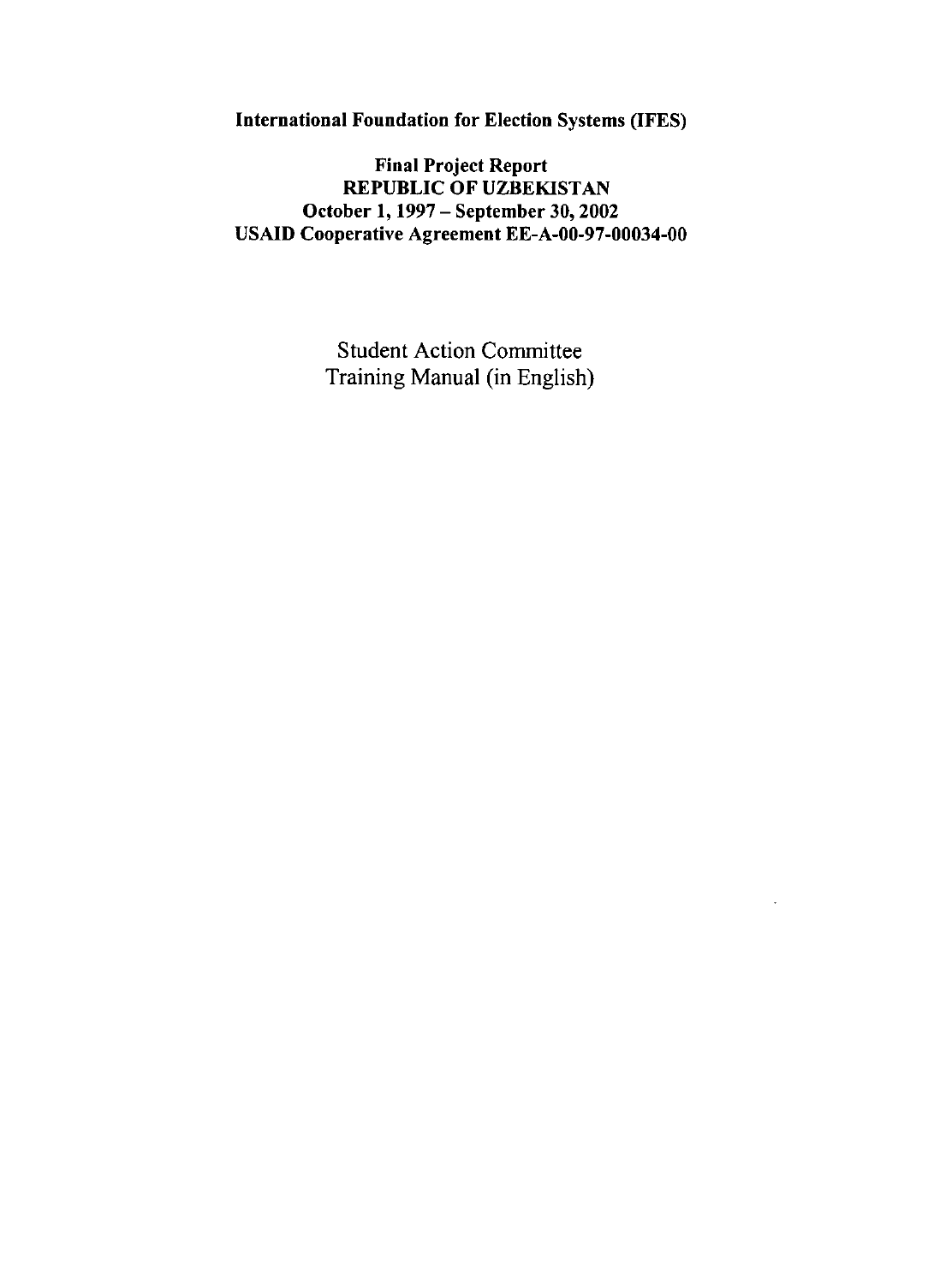

#### MAKING DEMOCRACY WORK

INTERNATIONAL FOUNDATION FOR ELECTION SYSTEMS 1101 15<sup>TH</sup> STREET NW, THIRD FLOOR WASHINGTON, DC 20005

# **How to Organize Student Action Committees (SACs)**

REPUBLIC OF UZBEKISTAN January 2001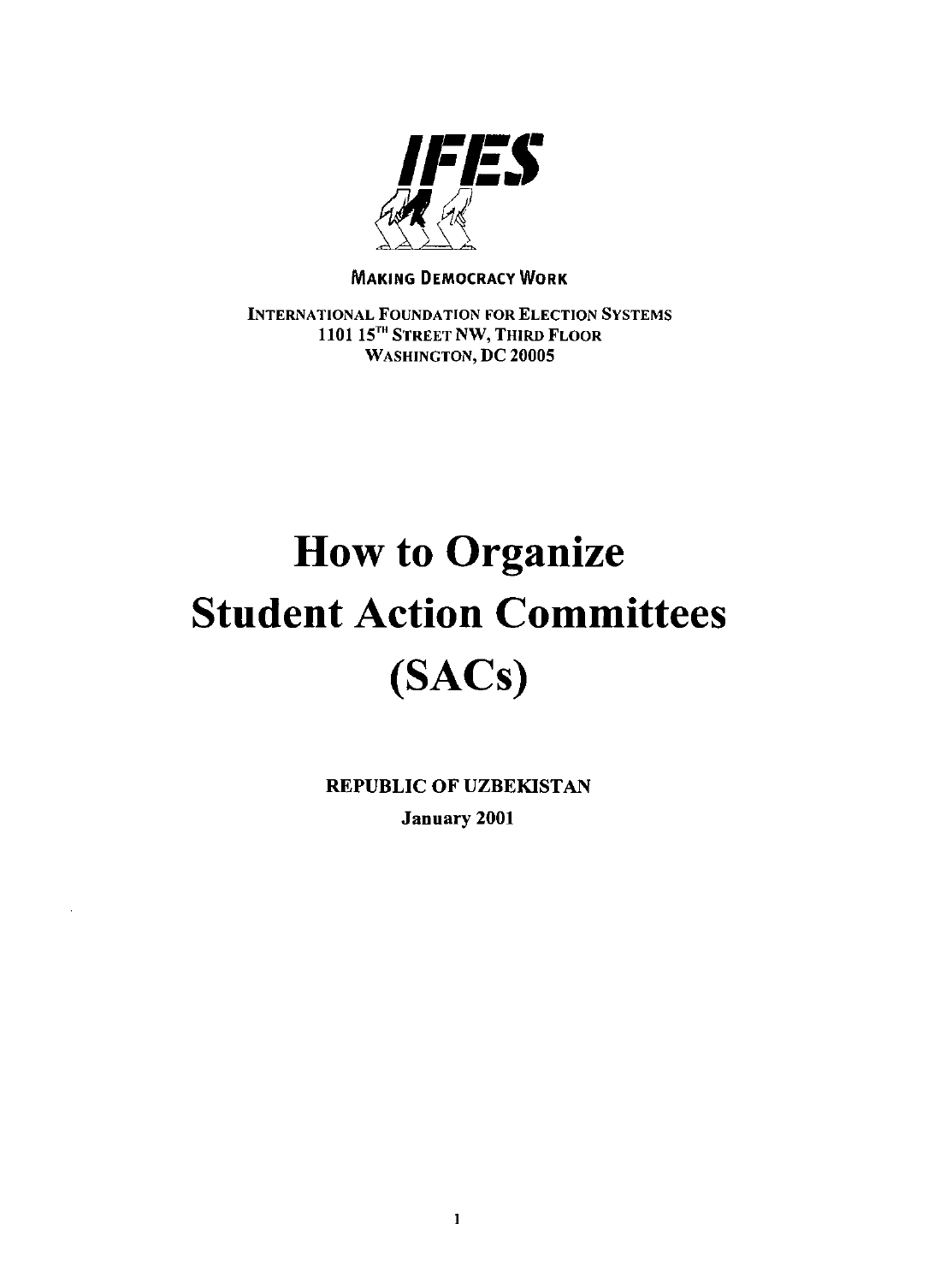## Table of Contents

## I. Introduction: SACs and Civic Education

## II. Organizational Period

- A. What is Student Action Committee?
- B. How will SACs evolve?
- C. The structure of SACs
- D. How to write the SAC regulations
- E. How to organize the work of SACs

## III. SAC Activities

- A. SACs and School Administration
- B. The role of teacher mentors
- C. The role of volunteers
- D. The role of local governmental bodies (Khokimiyats), self-governmental bodies (Makhallas), and non-governmental organizations (NGOs)
- E. The role of IFES
- F. Sustainability of SACs

## IV. Attachments

- Draft SAC Regulations One
- Suggested SAC Topics Two
- Three Diagram of SACs' Cooperation with the Community
- Four IFES Project: Conducting a Student Local Government Day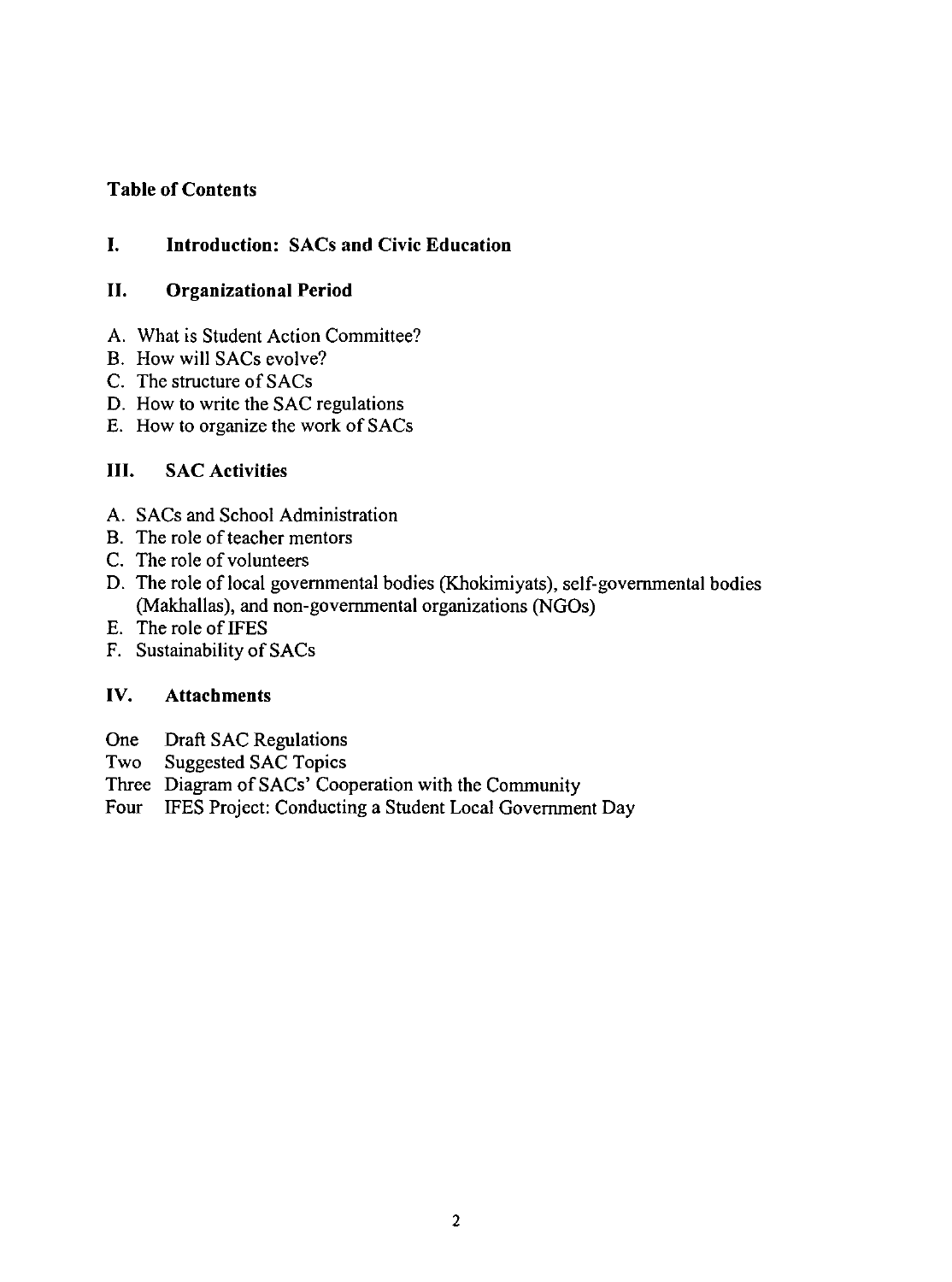#### **I. Introduction: Student Action Committees and Civic Education**

The idea of civic education is as old as civil society, if that involves nurturing its members to strive to live together in harmony. It is especially important in the modem world, which is perhaps more dangerous but also more exciting and challenging than ever. In order to be an active and productive member of the country in which we happen to live, which means leading a complex economic, political, and social life, we need to know what is expected of us, what the world is like, and what we should strive for. To be a citizen it is not enough to be born in a nation-state; it requires conscious, active understanding of our rights as well as our duties. It is true that people are born with some rights that are innate; but without a legal system that protects them, they are meaningless. Not only do the complex political arrangements that have developed over time make it possible to protect ourselves and others against aggression, they also offer us the proper setting to develop our talents and pursue happiness, to fulfill our individual destinies.

Human existence is surely an exhilarating gift. Living in society can be rewarding, interesting, and enjoyable. But it also requires that we give of ourselves, that we do the best we can, that we strive to help others even as we help ourselves. The main purpose of civic education is to nurture social and political self-consciousness to achieve a better society.

It has been said that in order for a society to be successful, its members must consciously and deliberately pursue *the public good,* which by implication needs to be defined in order to be nurtured. But who is to say that one person is better equipped than another to offer such a definition? This manual does not presume to define *the public good.* It may be said that the public good is ultimately the sum total of goods and values pursued by individuals in the society. This certainly does not mean that individuals cannot try to act in ways that help others beside themselves. On the contrary, it takes into consideration the fact that individuals often find the greatest satisfaction in being kind and generous. Nor does it imply that one cannot determine whether one society is not happier, more prosperous, and successful than another. It only means that no one has a blueprint to what is best. Each society has to find what works best for its members. And the function of civic education is to encourage people to strive toward a more harmonious interaction, at both the national and even international level.

The world is at once very large and very small. The variety of cultures and languages is staggering; yet it is also evident that upheavals, both natural and man-made, in one part of the world affect others at the other comer of the earth. And of course a human being's pain is the same everywhere; we need to look no further than inside our own hearts to know how it feels to be a person anywhere on the planet. And the experience of other countries whether successful or not -- always has some relevance to others.

People have organized themselves in political systems for many centuries, using a variety of different methods. It is informative to analyze some of these systems, learn from them, and adapt them to new, changing circumstances. There are no perfect models for an ideal society just as there are no ready-made maps to happiness. But since experience is all we have, we need to learn from it.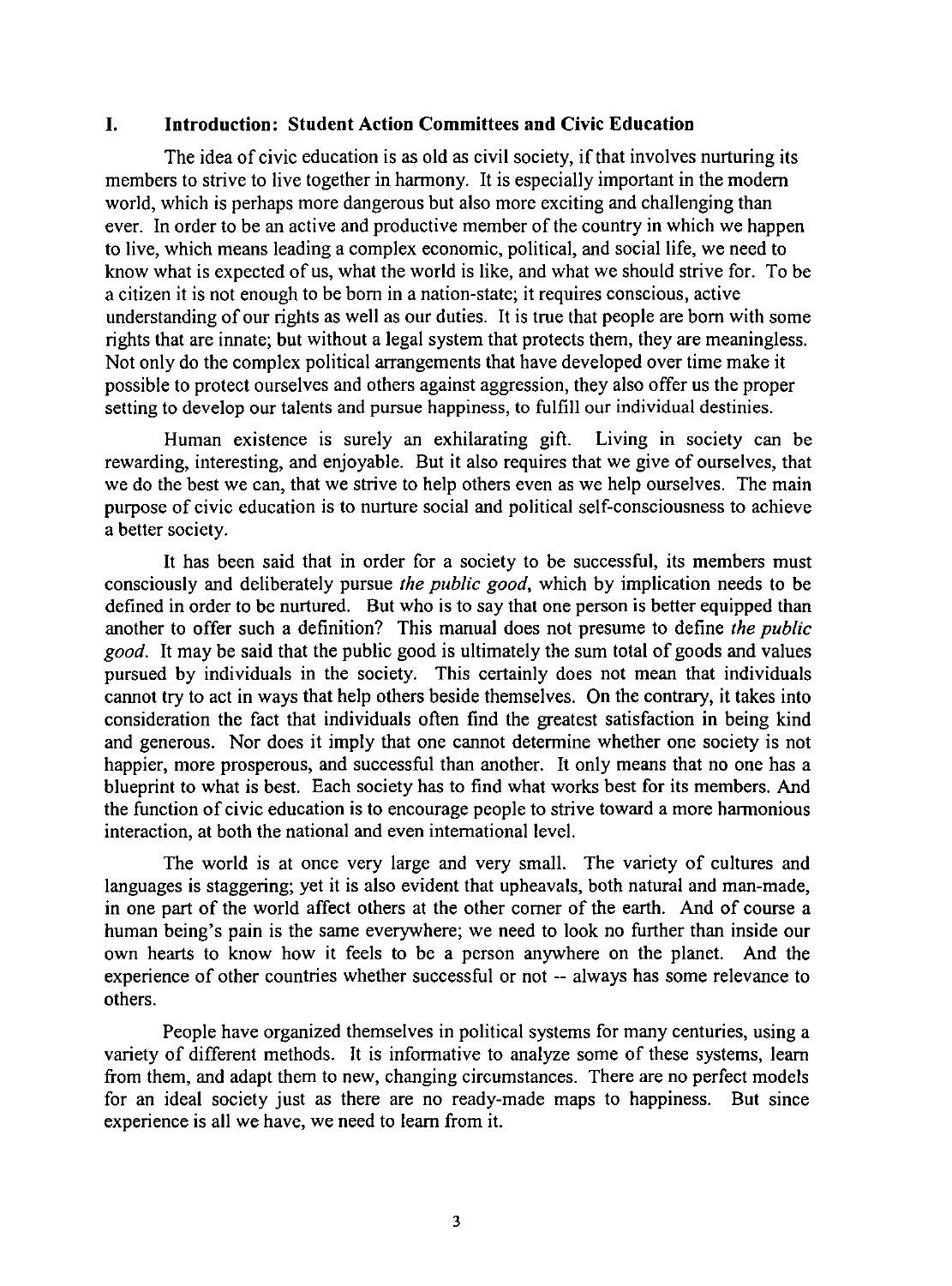Finally, the most significant lesson of all is that learning itself is a never-ending process. This manual is only the beginning of a journey that should continue throughout one's life. That journey is the discovery of the place of oneself in the world. If one can feel useful, if one can say at the end of one's life "I have made a difference, however small," that is an achievement. The magnitude of one's achievement is not always a matter of choice, but one can try to do one's best. And if in the process others are helped, their journey made easier, the achievement will have been worth it all.

One of the possible ways for introduction this truth to the youth is involving them into participation in the Student Action Committee (SACs). SACs, as a part of the Civic Education enable practical use of the knowledge received in the classroom.

IFES is initiating the development of a network of SACs on the basis of schools with "Pravovedeniye" and "Grazhdanovedeniye" textbooks in the curriculum. The network will support the development of the partnership between the Student Action Committee and local society, including local NGOs and government representatives, in solving social problems of local importance.

The main goal of the project is to make the students aware of the mechanisms for solving problems at the local community level, as well as to give them a chance to learn how governmental and non-governmental sectors are employed in meeting the needs of the local society. Youth problems, social infrastructure, charity and others are potential topics for the Student Action Committee work.

The idea behind the Student Action Committee is to give the students a hands-on experience in Civic Education issues. To achieve that goal the students are encouraged to take active participation in the social life of their community (Makhalla) through identifying the problems of local significance and finding the ways to solve them, and using the knowledge they obtain in the classroom. It is important that the teacher mentor provide every possible support to the student participants at the same time leaving them space for personal initiative, as one of the most significant tasks of the Student Action Committee is to promote active civil participation.

This Manual specifies what IFES' SAC project, their main objectives, how to create and run them, the relationships between the teacher, students, and those outside the school, and important points to remember.

#### II. Organizational Period

#### *A. What are Student Action Committees*

Student Action Committees are an important element in bringing up students as active members of Civil Society. SACs are a structure, organized with the support of School Administration and regulated by its Charter, that is targeted towards solving problems within its local society. SACs are to be established by students themselves with the support from Administration and teachers who will act as mentors. In addition, it is necessary to say that such a model open to creativity in development of the SACs, which may be different in structure, but would be similar in ideology for both for the teacher (mentor) and the students.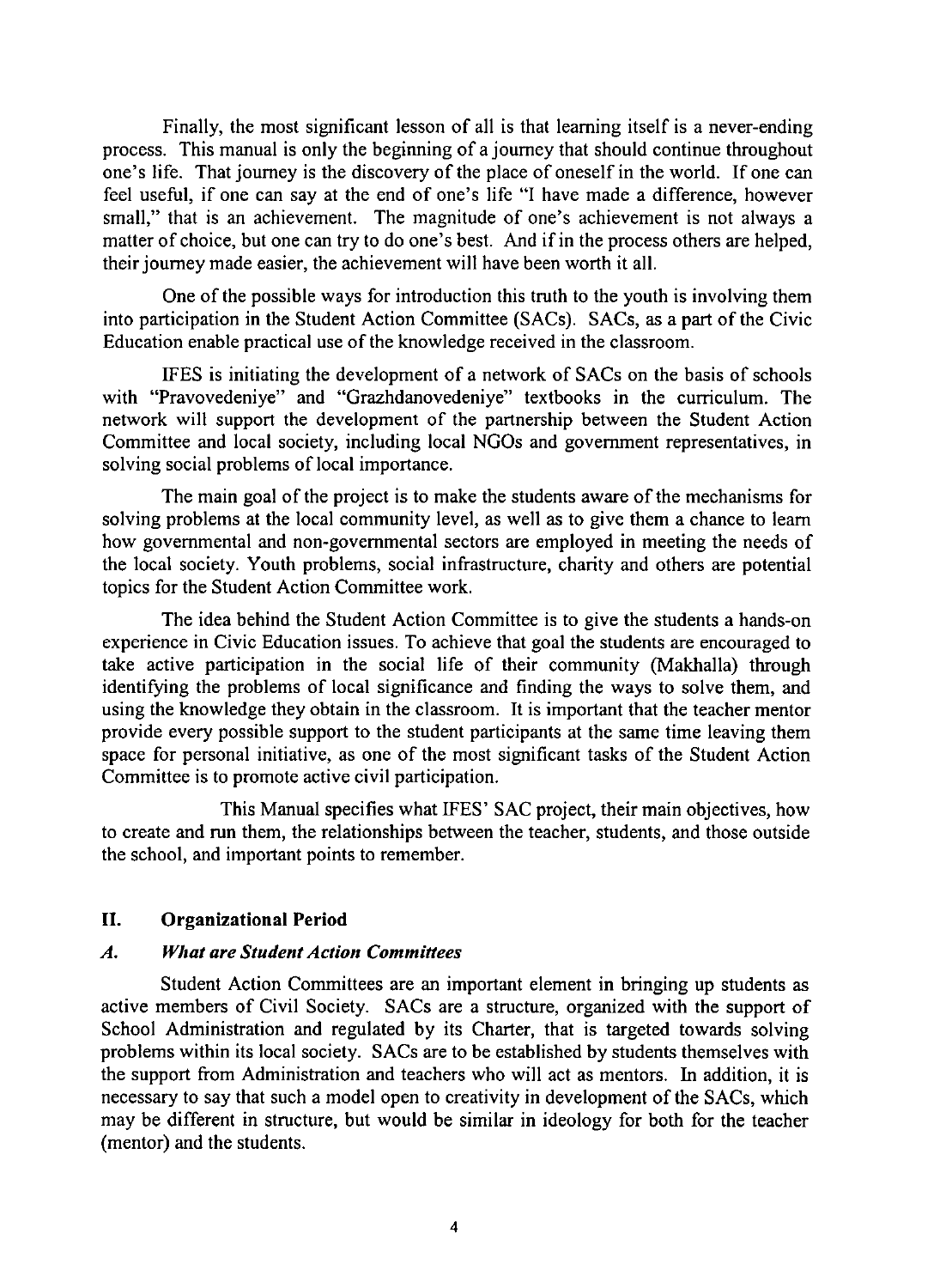*The bridge between SACs and local governmental and self-governmental bodies gives students practical experience.* Today, students have new textbooks, such as "Grazhdanovedenie" and "Pravovedenie". Some schools also have the textbook "Learning the Constitution". This is undoubtedly a great contribution into the This is undoubtedly a great contribution into the development of civic education in Uzbekistan. Nevertheless, besides pure theoretical knowledge about the constitution, state, and citizenship it is very important to give students an opportunity to feel like useful members of society. The most effective way for this is not through games or classes, but through direct participation in the real process of identifying and assessing a need and then solving the real up-to-date problem. It is crucial to cooperate with Local Governmental Bodies (Khokimiyats), Self-Governmental Bodies (Makhallas), Non-Governmental Organizations, and/or School Administration during the process of developing a needs assessment. Such cooperation will help make students aware of how these institutions work, why they are important for the society and how citizens may influence the improvement of the community.

*Identifying and solving a problem with the appropriate support of the teacher mentor* is one of the corner stones of SACs. By going through the process of identifying and assessing a problem to solving it themselves, it helps the students to understand all the steps involved in being an active citizen. This kind of activity also gives students experience and skills with teamwork and cooperating with non governmental organizations and official bodies and representatives, such as School Administration, Makhalla Committee, Khokimiyat servants.

The five basic tenets of SACs are the following:

- 1. SACs should become bridges between local society, and local governmental and self-governmental bodies.
- 2. Students should become aware of the active civic attitude importance through participation in decision making on social important problems.
- 3. Students should become accustom to the principals of democracy through participation in SACs.
- 4. Students should become aware of the importance elected appointments to Governance Bodies.
- 5. Students should gain practical experience of working in a team.

Following these five tenets, students should gain an invaluable civic education experience that brings the classroom to life.

## B. *How to develop SACs*

With a clear main goal, the project will be easy to implement. This section specifies the ideological groundwork and the foundation of the project as well as some points that must be observed while implementing the project.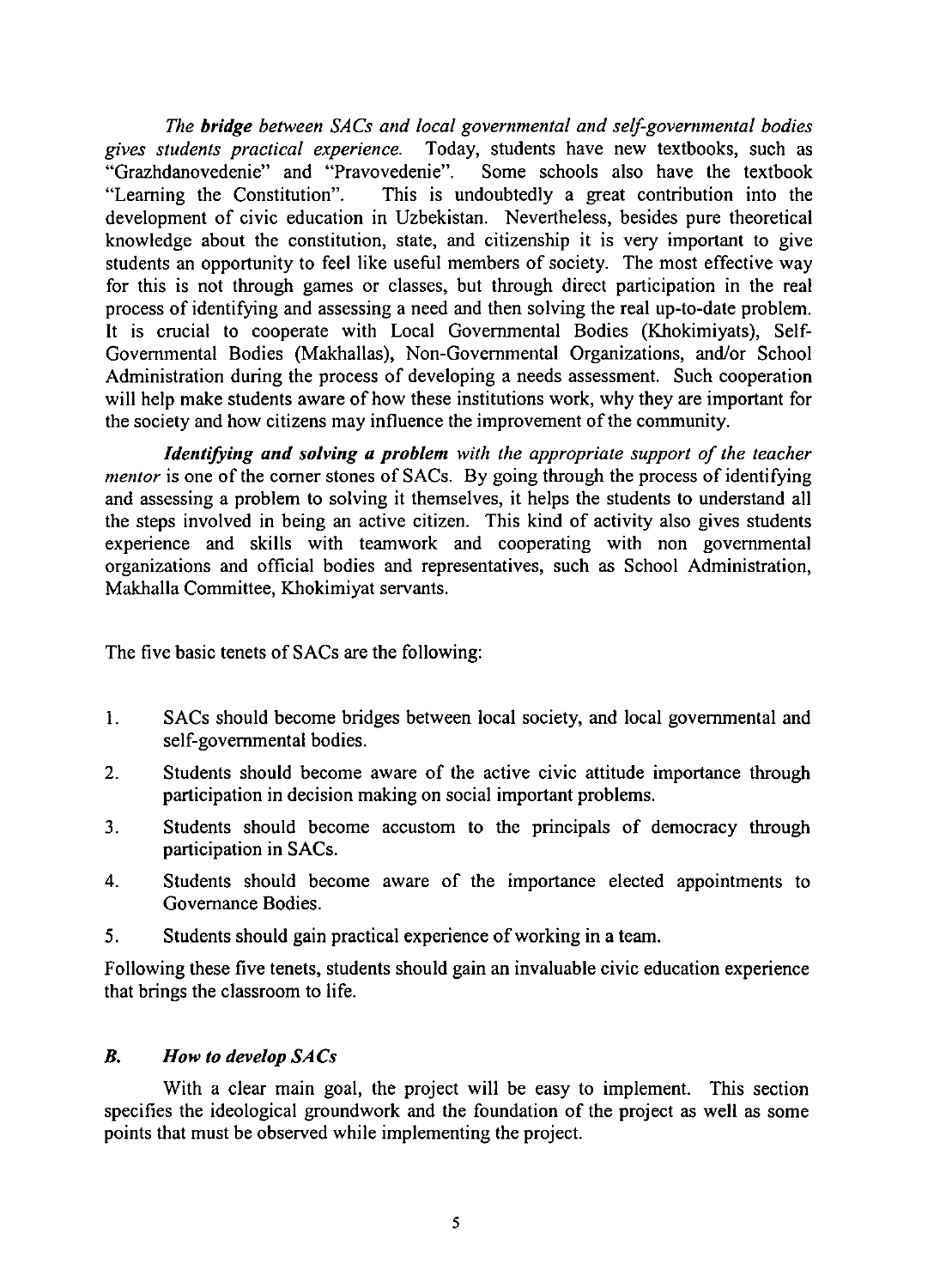This ideology is the foundation of the SACs Project. That is why it is so important to strictly follow its five basics tenets. However, there is much room for innovation and Local Coordinators are encouraged to vary the implementation SACs to take into account local circumstances. Below are samples of how to organize a SAC. While these are meant to provide ideas and guidance, it should be noted that creative and innovative decisions are also important components of this process.

#### *Example One*

The students involved in SACs come from the 10-11 class, since they learn "Pravovedenie" in these very classes. To begin the development of a SAC in subject "Pravovedenie" in these very classes. your school, first of all you should compile a working plan for all the actions from the beginning to the end, from the assessment of tasks to working them out. As it was stated before, students should take the major working load within these activities. It certainly important to support them with the appropriate consultations, but only when there is an objective need for it. The first step could be a general meeting of all the students. At the meeting students will develop basic and the most important statements for the Charter of the SAC and will select an initiative group for working on compiling the Charter. Helping students to lay all potential regulations for the SAC's activity into the Charter is very important at this stage. This is really significant, since the regulations of the Charter are the main "juridical" foundation of the SAC. Then it will be reasonable to appoint the date of the next meeting to ratify the Charter. Also, according to the Regulations it will be necessary to conduct elections to leadership posts as specified by the Charter, as well as to develop a list of objectives to be worked over. In accordance with SAC's structure it will be possible to divide groups of students into committees such as public relations, cooperation with governmental and self-governmental bodies, cooperation with nongovernmental organizations, and fundraising. These committees would work out different aspects of the SAC's activity.

#### *Example Two*

You may also use as the model the following scheme that might be convenient in some cases. According to the suggested model you should divide students into the groups at the first general meeting and offer them to work out to the several variants of the SAC step by step and finally choose the best one. Here is the scheme:

#### *First Step: Establishing a Student Action Committee*

Arrange a general meeting of the students. Divide them into the several groups of 8-10 people. Suggest that each group create a Student Action Committee for solving upto-date problems in your community. Each group should review the following questions:

- 1. The title of the SAC
- 2. Its structure
- 3. Goals and Objectives
- 4. Methods of decision making in the Group
- 5. The size of the SAC small or large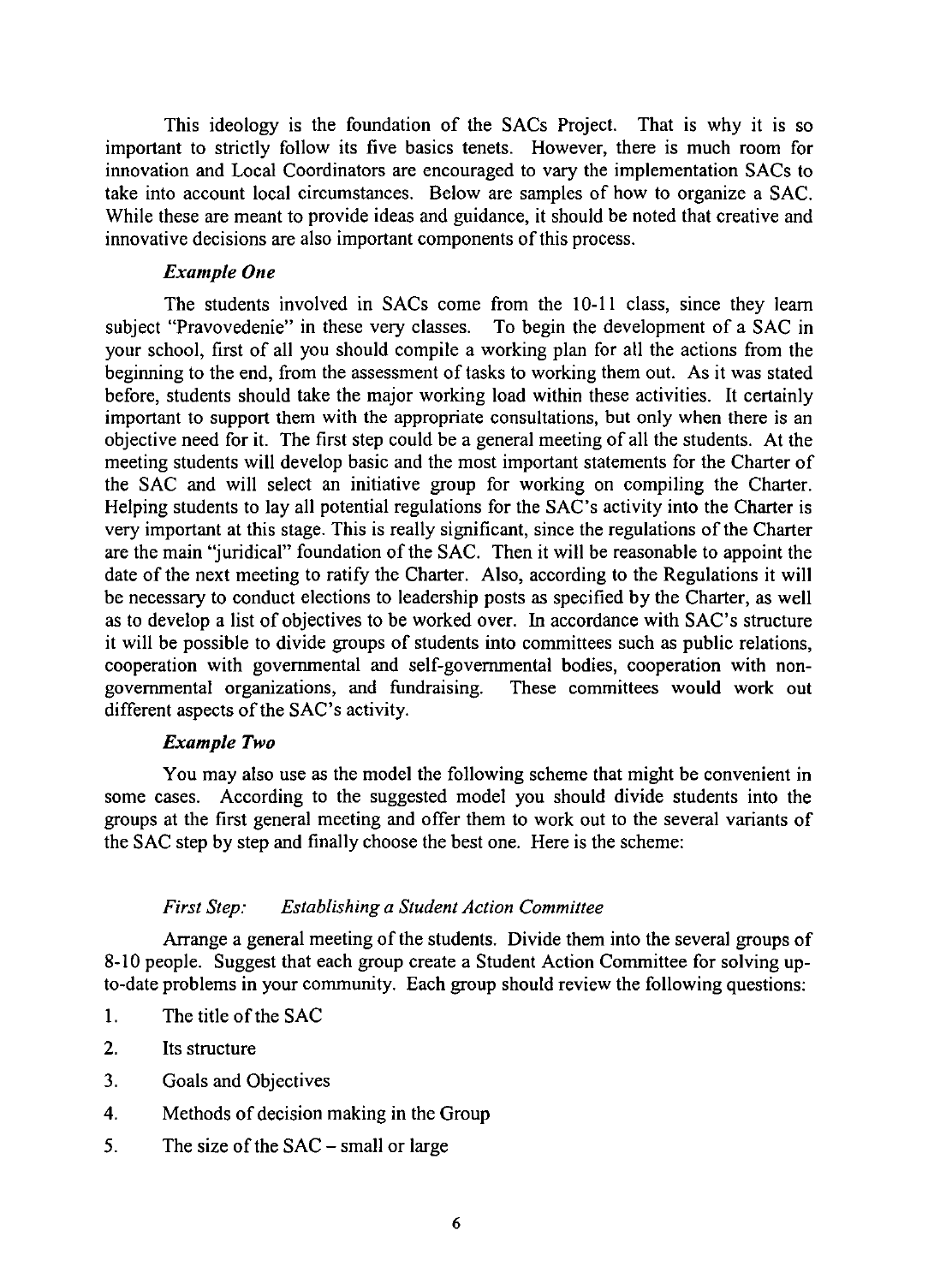6. Methods to disseminate the infonnation about the SAC and its mission among the people of local community, local government and self-government.

When you compiled a Group, titled it and settled out all above-mentioned questions, write down all this information on a big list of paper. You will likely appoint someone as the SAC's Secretary who would maintain minutes on the meetings.

#### *Second Step: Promoting the activities of the SAC*

Try to imagine that you are going to work on solving some problem during one month.

Schedule the set of actions that you would like to accomplish to promote discussion of the Problem on the School or Makhalla level. Compile an action plan and think whether you will need money and how much to implement it. Take into account the following:

- 1. Meetings on the level of local community, if there is a need for them
- 2. Information bulletin publishing
- 3. Conducting some charitable actions
- 4. Discussion meetings with the other groups of students
- 5. Meetings with the representatives of local administration clarifying their position.
- 6. Meeting with local citizens affected by the Problem on some or another way
- 7. Establishing contacts with the other local or international organizations dealing with the same Problem in the region

Which actions from the listed above might need money for its implementation

Probably you would like to invite a specialist from Khokimiyat or another organization to make a presentation on how they solve similar problems and to share his or her point of view on the other possible ways of working out these problems. You could also invite to the classes a journalist to talk about how Mass Media participate in socio-economic decision-making.

## *Third Step: Comparing Plans*

When the students complete all these steps, let each group present its conception of the SAC and action plan. Let the students ask questions about all the aspects of the presented materials. Explain to the students that they should perceive these questions seriously and try to give the most effective answers to them.

When the participants have listened to the presentations of the other groups, let them think out their own questions to ask. Then they should vote for the most interesting suggestions. This undertaking will become a basis for the Charter of the SAC development.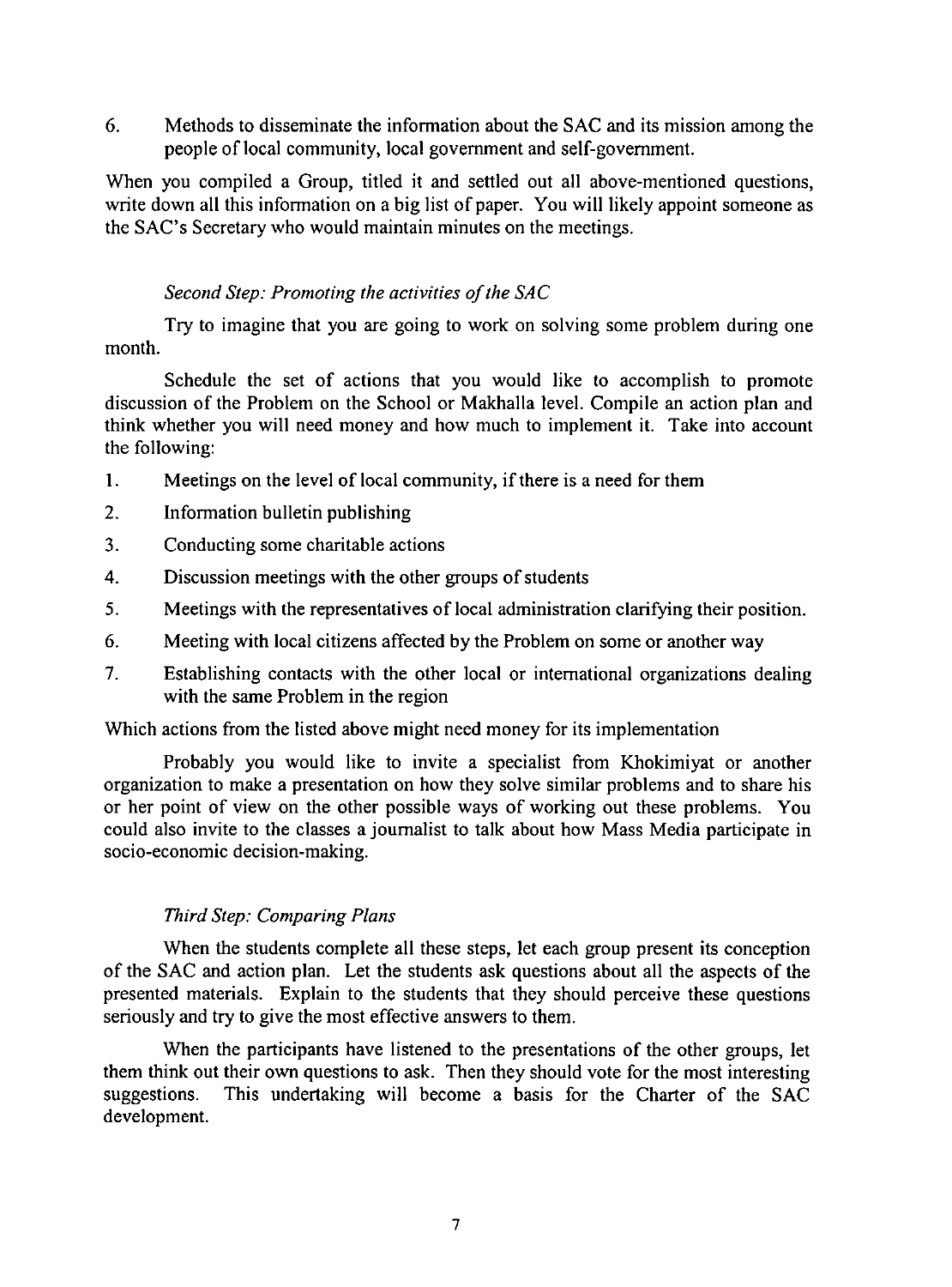According to local circumstances, teachers might edit this scheme, if there is an objective need for it. They also could develop their own suggestions that should be sent to the Local Coordinator. Then, the most interesting suggestions will be included into revised version of the Manual.

The success of a SAC depends on how well the mechanism of the SAC's activity is developed, how well is needs assessment is made and how effective the cooperation is established between the SAC, School Administration, Local Governance Bodies, and Non-Governmental Organizations. In this context it is definitely important to try to create a structure most appropriate to the needs of the School and local Community. Potential samples of such a structure are Makhalla and Makhalla's Committees, one of the most natural traditional self-governance organizations of people in Uzbeksitan. Probably SACs could develop to a kind of school-level Makallas some day. It will be especially effective if this institution is combined with already created School States and School Republics. Probably it makes sense first to create such a School State, write a Constitution, elect a President and Government and then create Students Action Committee within the frames of the School State. In this case, Citizens of the State might be represented by the students of junior classes and the SAC will be presented only by students of senior classes.

## C. *The structure of SA* Cs

The structure of a SAC might vary depending on local conditions; nevertheless this is a crucial requirement that positions in SAC's administration are to be elected by the general meeting of students in a democratic way in accordance with SAC's Charter (Constitution). For example, if there is already an elected President in some schools then it's probably enough to develop and introduce some amendment to the Constitution in order to establish a SAC. This amendment will regulate the activity of the Administrative Body presented by Student Action Committee within the frames of the School State and in accordance to the Laws of the School State. This institution might be created in the image of a Makhalla's Committee or other self-governance institution. The main point is that it has to undertake to identify and assess a Problem and develop a plan to solve it.

It has already been said that questions such as SAC's structure, its membership, etc., are to be defined according to the local conditions. In cases where other institutions of School Government exist, the SACs might be established within the frames of these structures. You may also use a structure of a model Charter (See Attachment). In cases where you will create your own structure, you may want to consider using this version of a Charter as a basis, modifying it with the appropriate changes.

#### *D. How to write the SAC regulations*

With this manual we have included an example of SAC regulations (See Appendix One) which you can use as a draft. Please take into consideration that this is an example of a real set of regulations, which, with minor amendments and changes made, can be submitted to the appropriate government bodies of for NGO registration. And in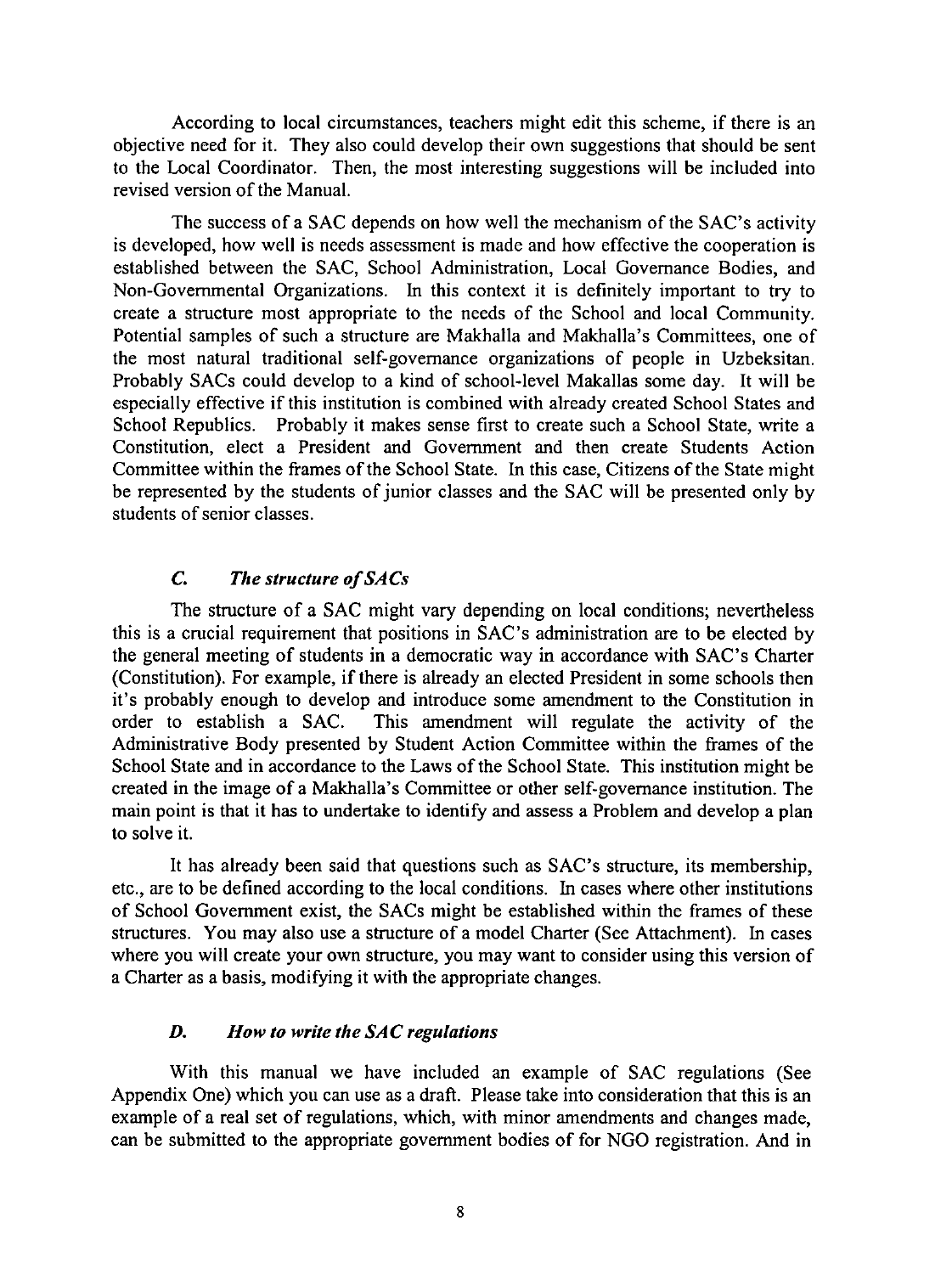case the SAC will develop into a non-governmental organization in the future, these regulations can be retained without making substantial changes in them. The best way to organize writing the regulations is the following:

- I. At the general students' meeting select an initiative group which will work on the regulations.
- 2. At the same meeting discuss the mission statement of the SAC and identify the objectives it will try to implement.
- 3. Using the draft regulations, the initiative group will develop the structure of the particular SAC in accordance with its mission and objectives and considering the local conditions
- 4. Then, they prepare the revised version of the regulations, in which all the necessary changes are made and which will be brought up at the next meeting for discussion
- 5. After conducting the student meeting where the regulations have been discussed, and all the necessary changes and amendments have been made, prepare the final version of the regulations, which should be submitted to the school administration for revision. In case the school administration has recommendations or comments for improving the regulations, all the changes need to be approved at the student meeting.

The regulations, approved by the students and revised by the school administration, will become a legislative and organizational foundation for the SAC's work

## *E. How to organize the work o/SACs*

As it was mentioned above, most of the questions concerning the organization of SACs are up to the teacher mentors. Among them is the SAC's functioning process. Listed below you will find the possible sequence of activities while implementing a project. You are welcome to work out your own action plans, which will be discussed at the training:

- I. Problem(needs) assessment (brain storm, questionnaires)
- 2. Development of the action plan
- 3. Identification of the best partner organization (NGO, local self-governmental and governmental bodies etc)
- 4. Arrangement of the appropriate meetings with the local partners for the final action plan development
- 5. Cooperation with local Mass Media
- 6. Targeted activity on solving the Problem
- 7. Over curriculum activity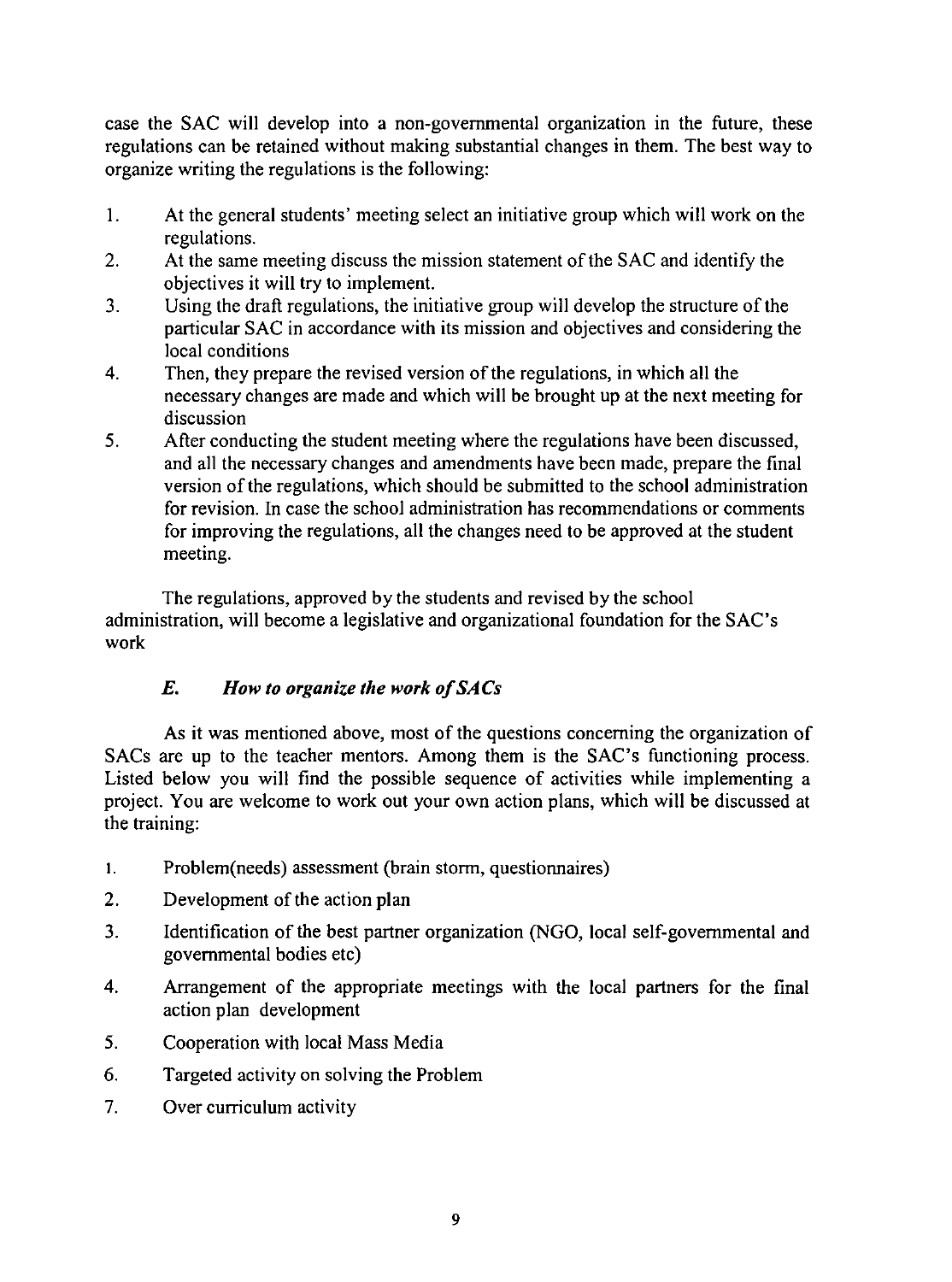## III. SAC Activities

#### *A. SACs and School Administration*

One of the most important and significant components for creation of a SAC in a school is establishing the appropriate relationships with the School Administration. Undoubtedly, these relationships are already established in some schools within the frameworks of School Government or School Republic. At the same time, SACs will be organized from scratch in some schools. In this case, it is important to establish respectful partnership relationships with the School Administration. It is also important to realize that the Program of School Self-governance is just the continuation of the educational process, practical training in addition to the basic subjects "Pravovedenie" or "How to learn Constitution". This practical training first of all targets the raising of the young generation in the spirit of citizenship, which was highlighted by President Karimov, as a priority for the Educational System. Thus, if you inform the Administration of your school about goals and objectives of the SAC, you will avoid misunderstanding and probably receive support from the Administration that you even did not expected to receive. You also should remember that as a teacher (mentor) you have to inform the School Administration about all plans, events and activities within SACs, since this is the Administration which is responsible for everything that happen at the school. If you count on the Administration support, try to inform them in advance about your plans. Remember that the success of the whole Project depends on how effective the relationship is with School Administration.

#### *B. The role of teacher mentors*

The role of the teacher is very important. Surprisingly, the more completely this role implemented, the less visible it is. In other words, the teacher should allow the students to display initiative, individualism and creativity. The main goal of the Project is to provide students with an opportunity to gain experience in making decisions on social problems of their local society. The more independent the students are, the more useful their experience in the SAC will be. The display of initiative and activism by students should not frighten you; instead you should encourage the initiative by all possible ways.

Nevertheless, it does not mean that the teacher should separate him or herself from the students. As we stated before, the teachers' role is crucial. The teacher should help students to be more realistic in their plans. Wherever possible the teacher should give them a chance to realize the importance of taking real-life situations into consideration on the basis of their own experience. But when it becomes to costly in terms of time or money to allow the students to move in the wrong direction, the teacher should convince them to choose another direction. For example, in case the students chose a person as a leader who is not appropriate on your opinion, do not try to change anything or convince the students to select another leader. Instead, give them an opportunity to realize the mistake in their decision. However, it also might happen that a student who received such important responsibilities will prove that he can carry them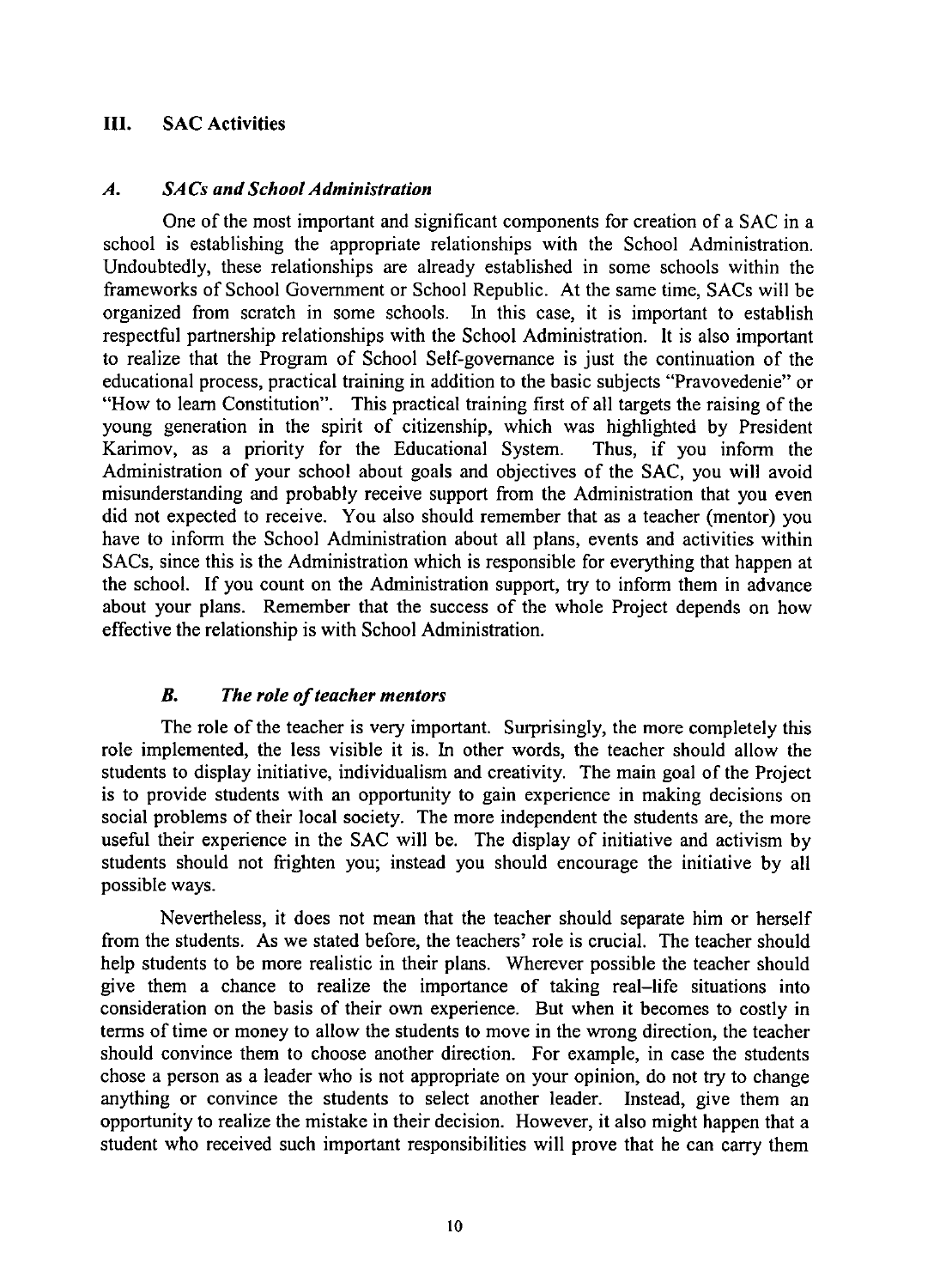out. Both variants are good. It is also within the competency of the teacher to establish direct relationships with the School Administration. It does not mean that the teacher should become an "agent" of the SAC. It would be more proper to involve students into this activity through, for example, elections of delegates to work with the Administration, explaining to the students the importance of choosing those who have negotiating skills. Those who were elected probably would need a some training on the importance of keeping the School Administration informed while not disturbing them where it is not necessary.

We could describe a great number of possible situations and still would not be able to envision everything that teacher will have to come across. Nevertheless, realization of main principals stated in this chapter will help the teacher to build a proper and effective relationship with the students.

### **C.** The role of volunteers

Encouraging volunteerism is one more crucial aspect of SACs Program. It will help students to understand the necessity and importance of charitable volunteer participation in social activities, if you will invite Peace Corp's Volunteers (in case you have Peace Corp Representation in your region). As a rule, Peace Corps volunteers take part in this kind of social projects with the great enthusiasm, since their major mission in overseas countries is to support the solving of problems of social importance. In addition to Peace Corps volunteers, it's also important to involve into the SACs other adults on volunteer basis, such as representatives of local NGOs or other individuals working in the relevant area. This will give students an example of how it is important to participate in public life on a charitable volunteer basis. Actions such as gathering clothes and gifts for orphanage will also serve as a good example of philanthropy and charitableness. Thus, it is very useful to involve volunteers into the SACs Program, as well as to encourage the students' participation in other projects and activities of NGOs on volunteer basis.

### *D. The role 0/ local governmental bodies (Khokimiyats), self-governmental bodies (Makhallas), and non-governmental organizations (NGOs)*

The role of local governmental bodies (Khokimiyats) and self-governmental bodies (Makhallas) in SACs activities is very important, but at the same time it should not be too much. In other words, when the Problem had been assessed and some municipal servants from Khokimiyat or Makhalla Committee members were involved into settling this Problem, it is very important to contact them only in urgent cases, not abusing their time. This is important to remember, since the nature of their responsibilities makes their schedule very busy. Ideally they should be involved only in cases of absolute necessity. Consequently, when the Problem might be solved without these officials' participation, it is important to try to solve it without their assistance. Nevertheless, it should be mentioned that if SACs activities affect the competence of the Khokimiyat or Makhala Committee directly, the appropriate representatives of these institutions must be informed about these activities and take part in coordinating them. In order to develop mutual cooperation between SACs and these structures, it is advisable to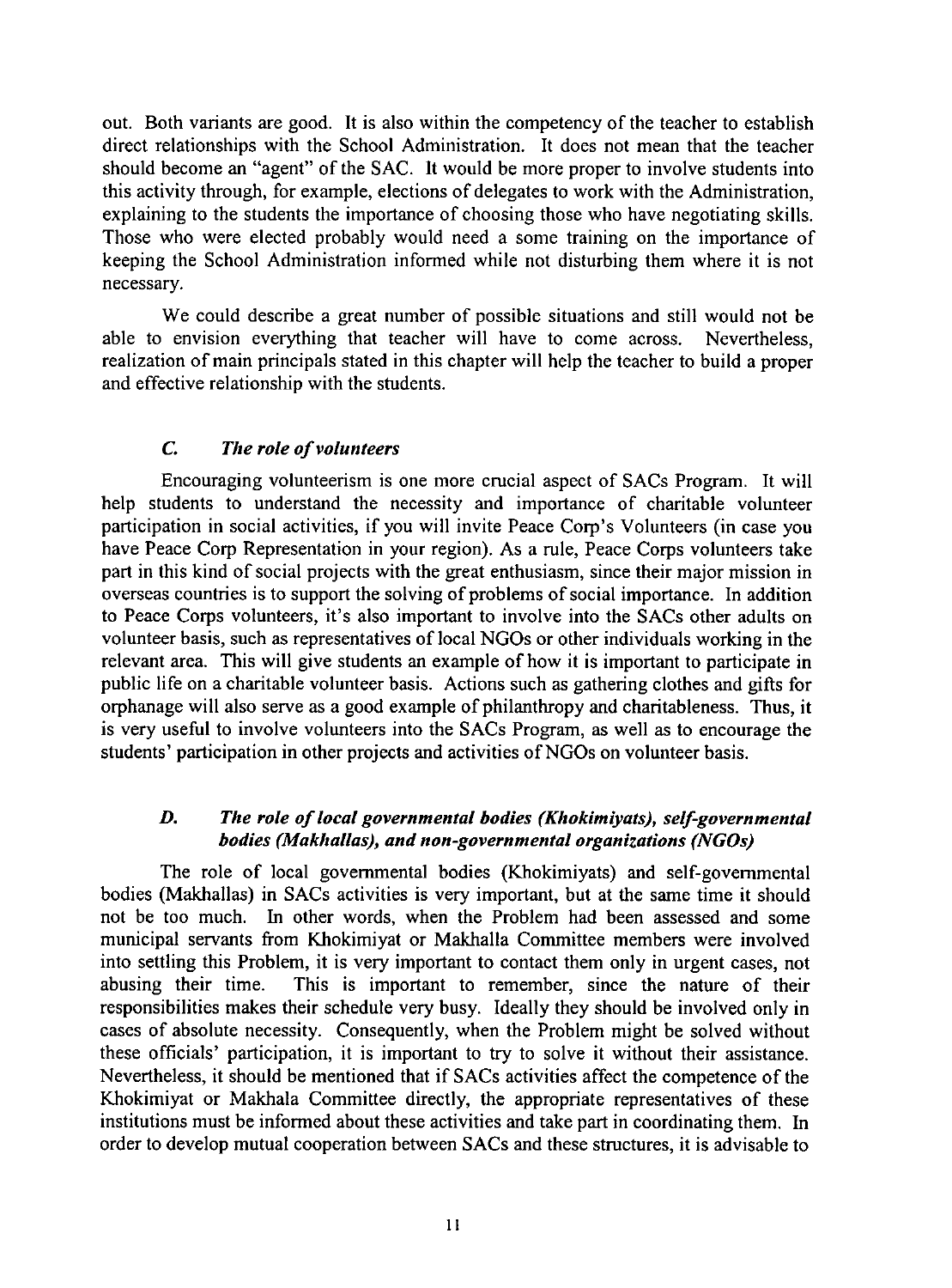arrange, for example, a "tematichesky vecher" (evening roundtable discussion) inviting representatives of the organization that covers program area of a SAC's Project. It is also advisable to organize meetings with the representatives of local FGOs who can share their experience of identifying the mission of an organization. Governmental bodies and NGOs involvement into the SACs' activities through these kinds of meetings is obviously different from their direct involvement into the SACs' Project. While meetings serve as an important bridge between the SACs and the governmental bodies and NGOs, they are planned in advance as a one time event that gives invited participants an opportunity to prepare for them and do not take too much time.

## *E. Tile role of IFES*

Undoubtedly, IFES played and will play an important role in the SACs Project. Despite the fact that civic education development in the secondary schools is not the only programmatic area of the Foundation's activities, IFES specialists pay great attention to this Project. In this section we would like to describe the role of IFES, as well as identify competency of the Foundation and competency of local teachers in more details.

First, it should be noticed that IFES realizes that fact that some schools already have some achievements at the civic education development. Some schools had already conducted mock elections, developed constitutions etc. At the same time the methodology of these activities could vary in different schools. Taking this fact into consideration, IFES does not plan to change systems of already existed school selfgovernance considerably. Nevertheless, IFES would like to introduce some common characteristics into the current system of Civic Education, particularly in its part covering curriculum activities. Thus, if self-governance in your School meets two basis requirements, IFES believes that students themselves should identify the other issues related to SACs, such as structure, quantity and quality of membership, etc., with the support from teacher mentors and local coordinators. The two requirements are that the objective of School Self Governance should do the following:

- I. involve students into the process of decision making of community problems.
- 2. establish a bridge between SACs and local governmental and self-governmental bodies.

IFES will prepare and conduct training of trainers for teachers on this Manual. Then trainees will disseminate this information among those teachers who were not involved into the pilot stage of the Project. In addition to the programmatic issues IFES will support other appropriate issues on SACs Project implementation. In case of emergency, IFES specialists could travel at the site for consultations. At the same time, IFES must be careful about how it spends its resources. For this reason, IFES prefers to work through local coordinators who will be able to support current problems at the site without additional expense.

IFES will continue its efforts on fundraising and developing strategy of "Summer Democracy Camp" Project sustainability, since this project is a logical part of Civic Education in the secondary schools. As far as the Project will develop, IFES probably will supplement it with new directions and activities.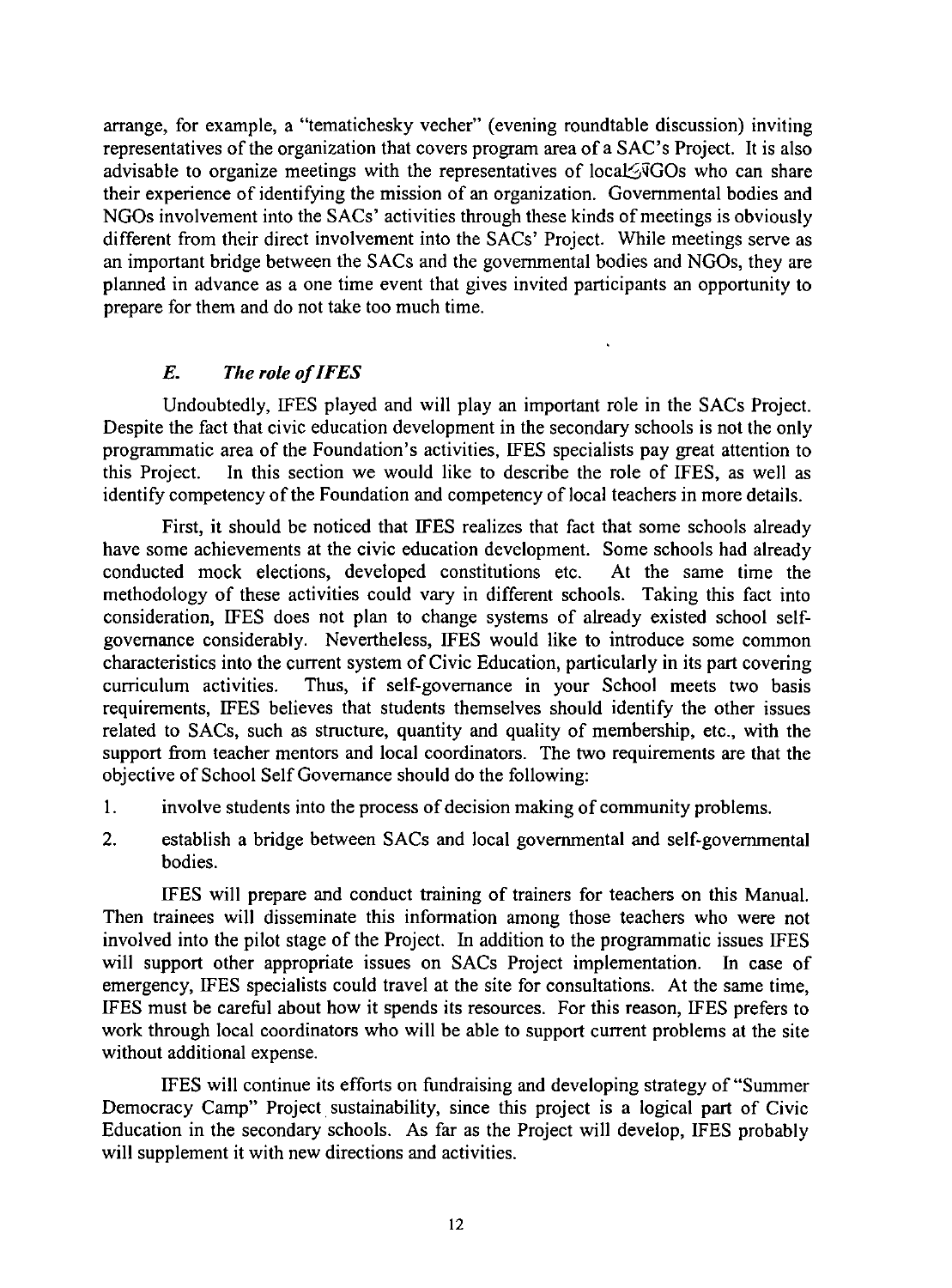## *F.* Sustainability of SACs

We believe that the sustainability of SACs must be developed mainly by means of the local resources. Listed below are three possible options, but there can be more, such as a "relay race" when the graduating students give their positions over to their successors from the same school. This kind of "relay race" will require a detailed plan of all the procedures concerning handing the responsibilities over from one SAC to another to be included in the regulations. Other options are as follows:

- I. Further registration of the SAC as an NGO
- 2. Joining another NGO
- 3. Spreading SACs into Higher Education Institutions.

 $\ddot{\phantom{a}}$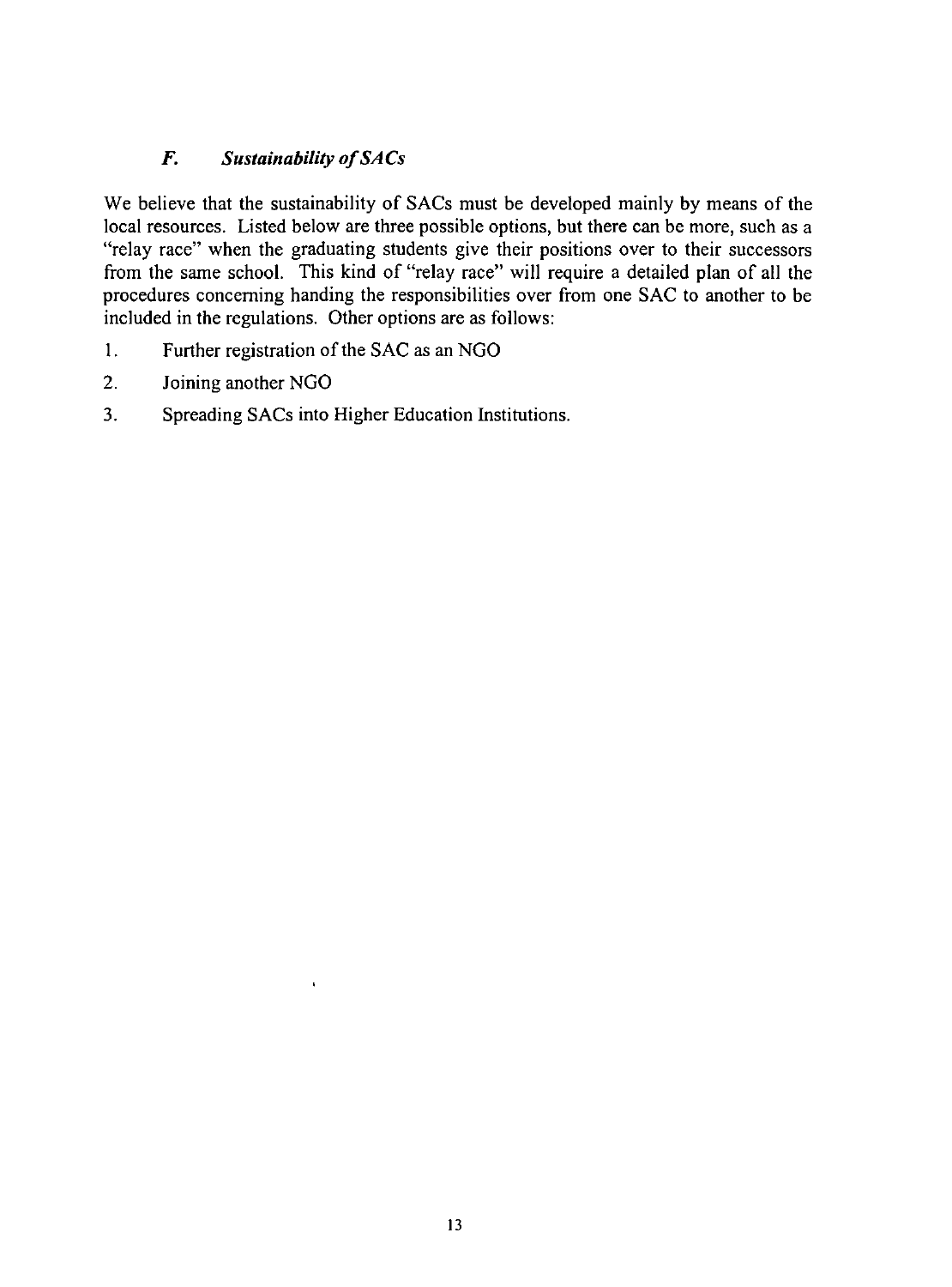#### ATTACHMENT ONE

#### Draft SAC Regulations

Below is the sample of the Charter that you may use for your Students Action Committee. Take into consideration that such a Charter with insignificant changes might serve for the registration of an NGO in the appropriate legal organizations. Thus, in case your SAC will develop into the Public Organization in the future, this Charter might be reserved without great changes.

#### MODEL CHARTER

#### 1. BASIC REGULATIONS

Students Action Committee of School \$ \_ hereinafter SAC, is a non-governmental, non-commercial, charitable public union created by the free will of students and  $\overline{\text{acts}}$ ob the basis of self-governance, legality and publicity.

SAC fulfill its main objectives on the basis of the Constitution of the Republic of Uzbekistan, the Law of the Republic of Uzbekistan "About public unions in the Republic of Uzbekistan", Civic Code and the other acting laws and legal documents of the Republic of Uzbekistan (or the Constitution and Laws of the School State), as well as the present Charter.

From the moment of ratification by the general students meeting and School Administration SAC becomes an active institution within the frames of the presented Charter and legislation of the Republic of Uzbekistan.

SAC possesses its symbolism, trademarks and other necessary essential elements.

SAC accomplish its activity provided for by the presented Charter at the territory of the region \_, Makhalla \_, School .

SAC carries out responsibilities on its obligations by all the property it possesses. Founders and members of the SAC are not responsible for the obligations of the SAC, and the SAC is not responsible for the obligations of its founders and members.

The title of the SAC:

In the State Language " ", in Russian  $\mathbf{r}$   $\mathbf{r}$   $\mathbf{r}$   $\mathbf{r}$   $\mathbf{r}$   $\mathbf{r}$   $\mathbf{r}$   $\mathbf{r}$   $\mathbf{r}$   $\mathbf{r}$   $\mathbf{r}$   $\mathbf{r}$   $\mathbf{r}$   $\mathbf{r}$   $\mathbf{r}$   $\mathbf{r}$   $\mathbf{r}$   $\mathbf{r}$   $\mathbf{r}$   $\mathbf{r}$   $\mathbf{r}$   $\mathbf{r}$   $\mathbf{r}$   $\mathbf{r}$   $\mathbf{$ language

The period of  $SAC$ 's validity – is unlimited from the moment of ratification.

The location of the SAC: city, street, etc.

#### 2. SAC's GOALS AND OBJECTIVES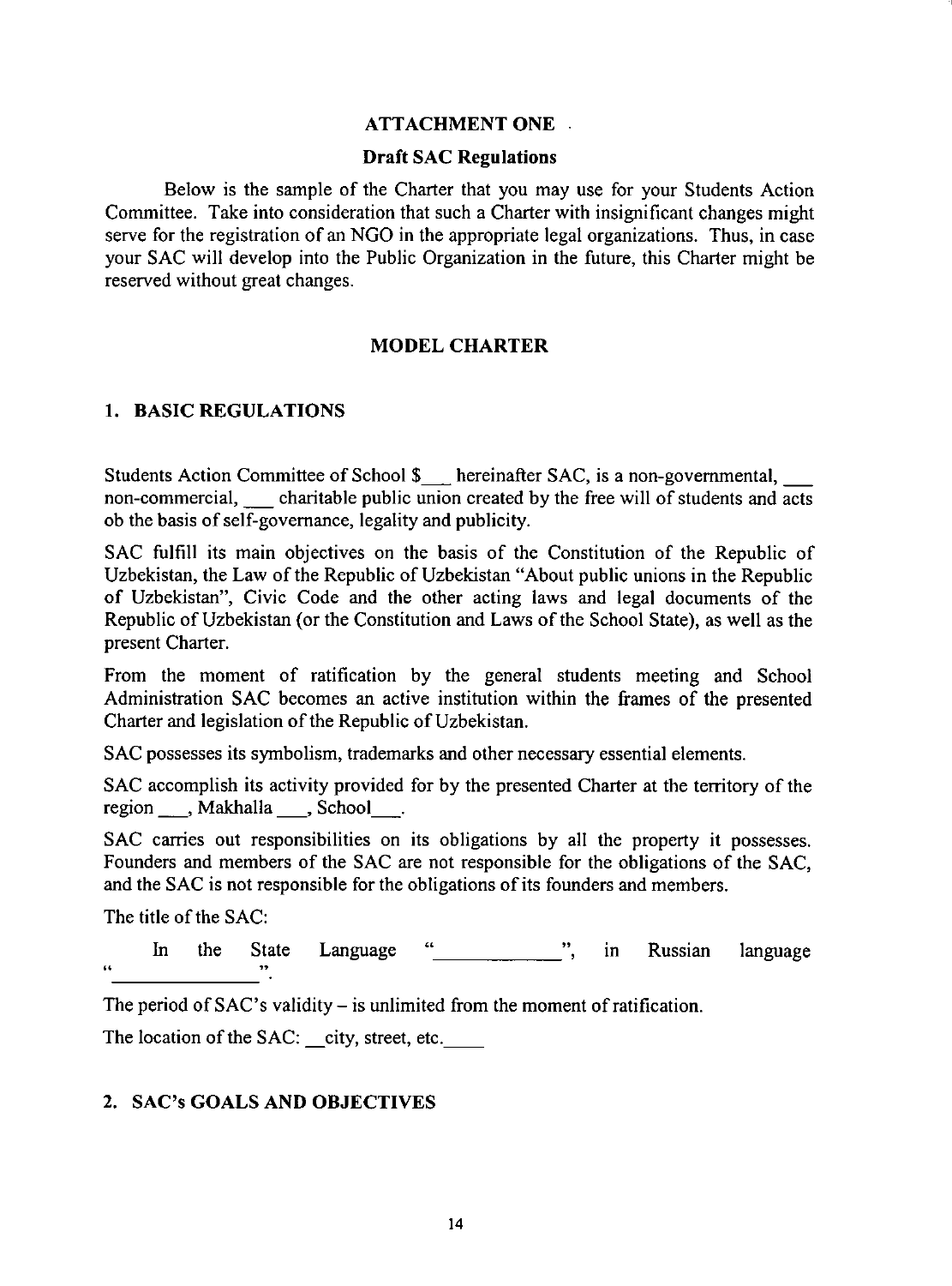2.1 The goal of the SAC is information dissemination and enlightening activity among citizens and youth to fonn their self-consciousness and will to participate in the process of democratic refonn of the society.

In order to achieve this goal SAC sets the following objectives:

To enlighten citizens and youth in the issues of civil society

To help citizens to become involved into the public life

To inform about the situation in region, world

To conduct an educational seminars for citizens and youth

To enlighten and provide additional education

To up bring young generation as the social active members of the society

To establish partnership between SACs of the Schools throughout Uzbekistan

Any other objectives suggested by the general students meeting.

## 3. THE STRUCTURE OF THE SAC, MANAGEMENT OF ITS ACTIVITY

3.1 The Supreme Body of the SAC is the General Meeting of it Members, that should be convened by the Council no rarely then once a month.

3.2. The initiators of the General Meeting have to pass an invitation specifying time and place of the meeting to every member of the SAC.

3.3 The General Meeting authorized if no less then *2/3* of SAC's members take part in the Meeting. Decisions are made by a majority vote on the basis of open voting.

3.4 To approve the decisions regarding changes and additions to the presented Charter, as well as reorganization and liquidation of the SAC the majority of votes, no less then *2/3* from all members of the SAC is required.

3.5. An exclusive competence of the General Meeting includes:

Making decision on creation, reorganization and liquidation of the SAC

The Charter of the SAC ratifying

Introducing changes and additions to the Charter

Selecting priority areas of SAC activity

Detennination of SAC's members quantity, election and recall of SAC's Council Members

Election of the Inspection Commission, terminating its authority

Approving a monthly report of the Council and conclusions of the Inspection Commission

3.6. Pennanent Acting Administrative Body of the SAC is the Council, elected by the General Meeting for the period of\_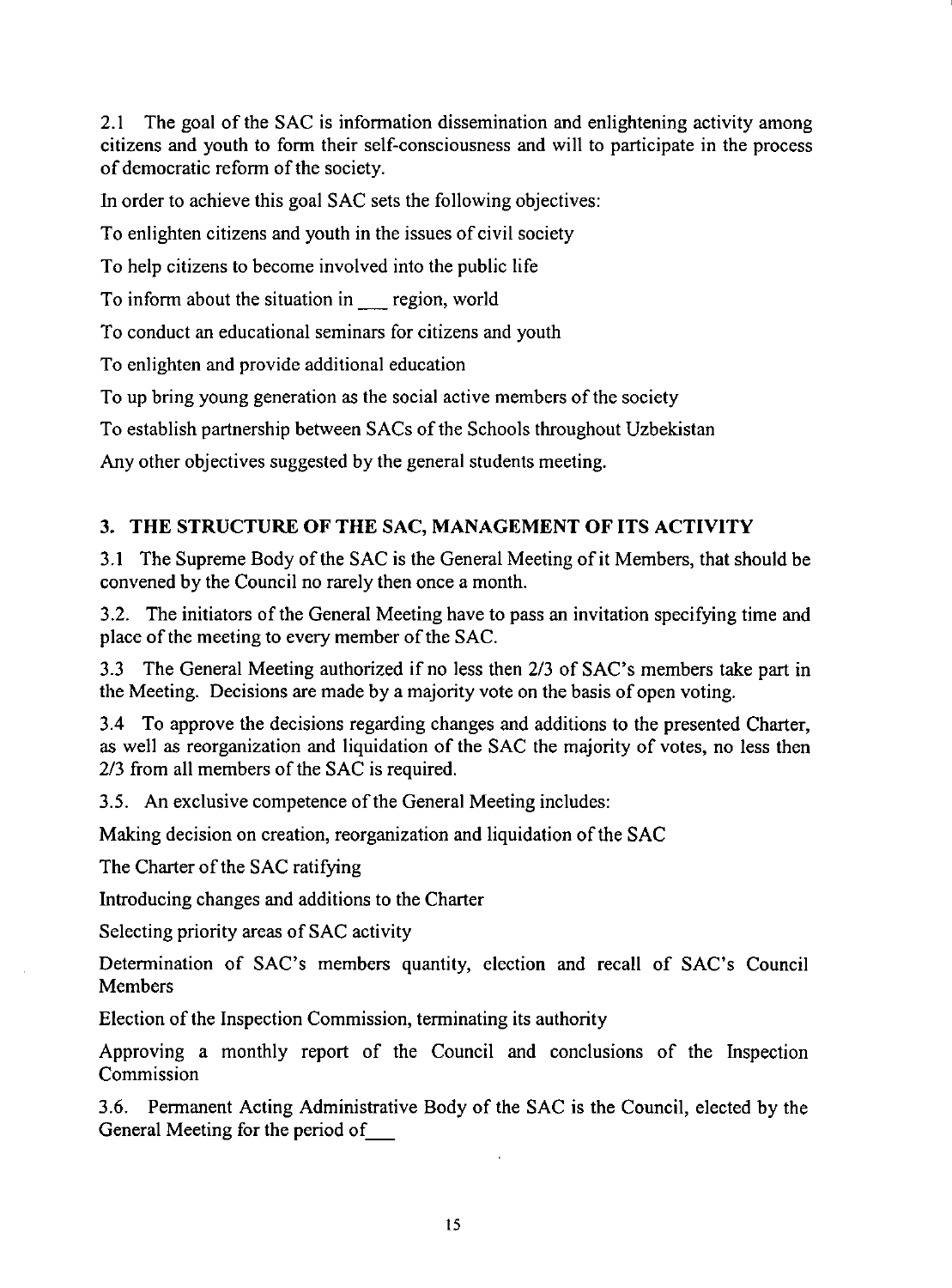3.7. Council Members elect a President (or upon the decision of General meeting) from its membership

3.8. An exclusive competence of the Council includes:

Admission and exclusion of the SAC's members

Establishment of the membership fees amount and its periodicity (in case it does not contradict with the local conditions and General Meeting makes decision about its necessity)

Approval of the SAC's Activities Plan

The President of the SAC

Inform School Administration about the continuation of SAC's activity on quarterly basis

Support representatives of School Administration in familiarization with SAC's activity

Arrange preparation and conduction of Council sessions

Provide realization of SAC's program activities

Manage SAC's activity

Carry out administrative functions

Sign necessary documents on behalf of the SAC

Represent SAC at the Local Government and Self-Government Bodies, organizations and Public Unions and abroad

Issue edicts and decrees

Settle all the questions regarding SAC's activity except those under the competence of the General Meeting and the Council

3.10 Control and Revision Body. The Inspection Commission that is elected by the General Meeting in number of 3 people for the period less than one year accomplishes revision of financial administrative activity. Commission prepares conclusions for the annual report.

3.11 Official and working languages are Uzbek, Russian, \_. The Administartibe Bodies of the SAC are located at the city, street etc.

## 4. SAC's **MEMBERS, THEIR RIGHTS AND RESPONSIBILITIES**

4.1. The members of the SAC might be students, juridical persons, public unions, interested in the cooperative implementation of the basics tasks listed in the present Charter.

4.2. Membership in the SAC should be validated in written form:

on the basis of an appropriate individual application for the physical person

on the basis of an appropriate decision of its Official Body for the juridical person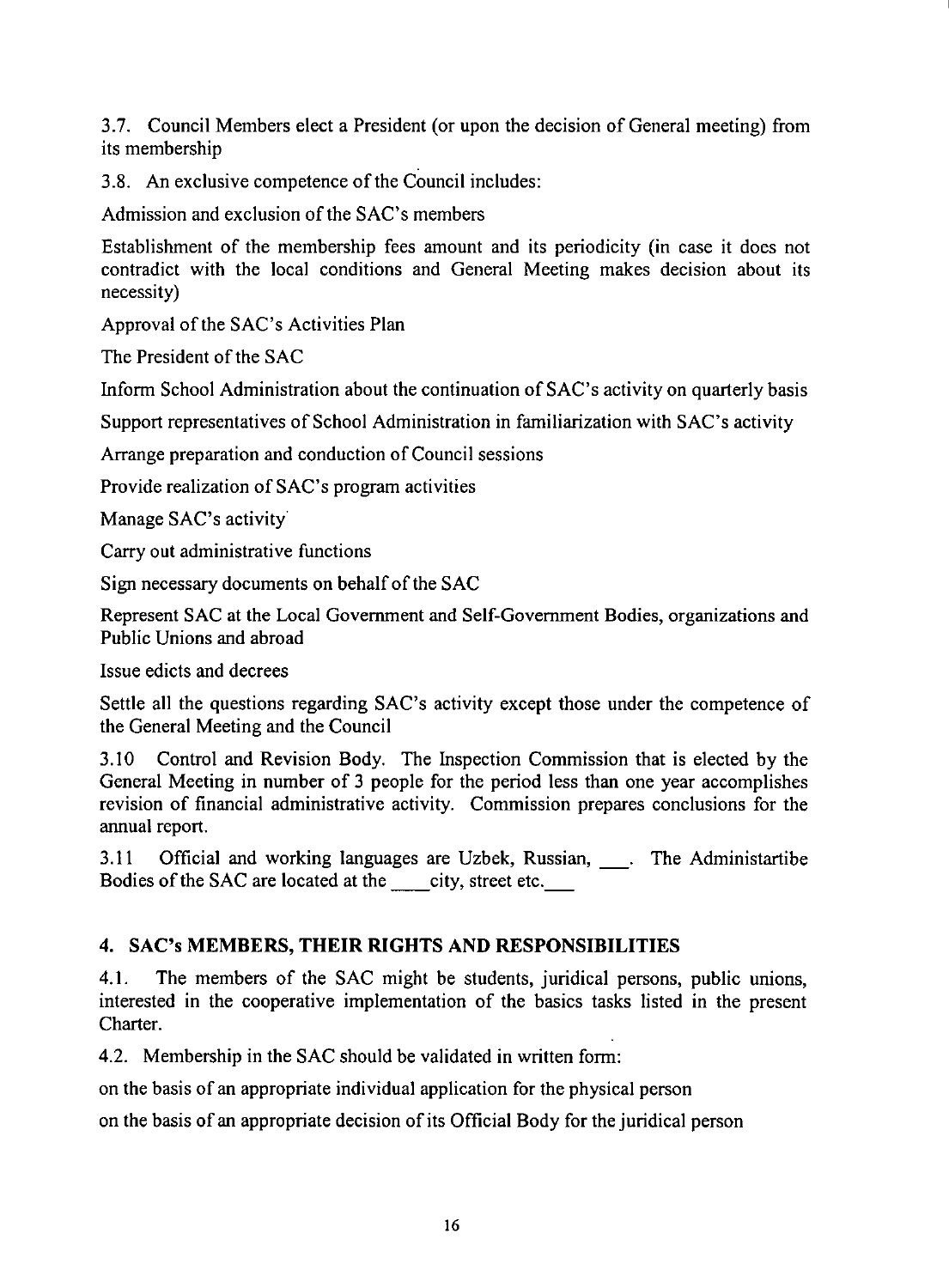4.3 Juridical and Physical persons – members of the SAC have equal rights and carry out equal responsibilities

|<br>|<br>|

Each member of the SAC (for the juridical persons through their representatives) has the right:

To take part in the General Meetings

To elect and to be elected into the Administrative and Control-Revision Bodies of the **SAC** 

To apply with suggestions related to hislher activity to any of the SAC's Bodies

To receive information about the SAC's proposed activities

To take part in the actions conducted by the SAC

Members of the SAC obliged:

To pay membership fees regularly

To observe the Charter of the SAC

To participate in the SAC's activity

To participate in the General Meetings of the SAC

4.6. Quitting the membership is possible on the basis of

personal application (for the public unions - on the basis of an appropriate decision)

decision of the Council about exclusion the member from the SAC

## 5. SAC's **ACTIVITY TERMIONATION PROCEDURE**

SAC's activity might be terminated (reorganization, amalgamation, joining separation) on the basis of the General Meeting decision. The decision about reorganization might be maid by no less then 2/3 votes of General Meeting participants

After reorganization the property of the SAC should be passed to the newly organized unions as it provided by the legislation.

The liquidation of the SAC is accomplished upon the decision of the General Meeting or in a general order. Decision about liquidation is to be maid on the bases of the General Meeting decision by no less then 2/3 votes of General Meeting participants.

After creditors requirements satisfaction, property remained from the SAC should be directed to the aims that SACs had to achieve.

The property remained from the SAC may not be distributed among members of this organization.

The decision about SAC liquidation should be passed to the official body that ratified the Charter of the SAC.

The present Charted prepared in Russian and translated into Uzbek and English. In case of moot interpretation Russian (Uzbek) variant should be taken for the basis.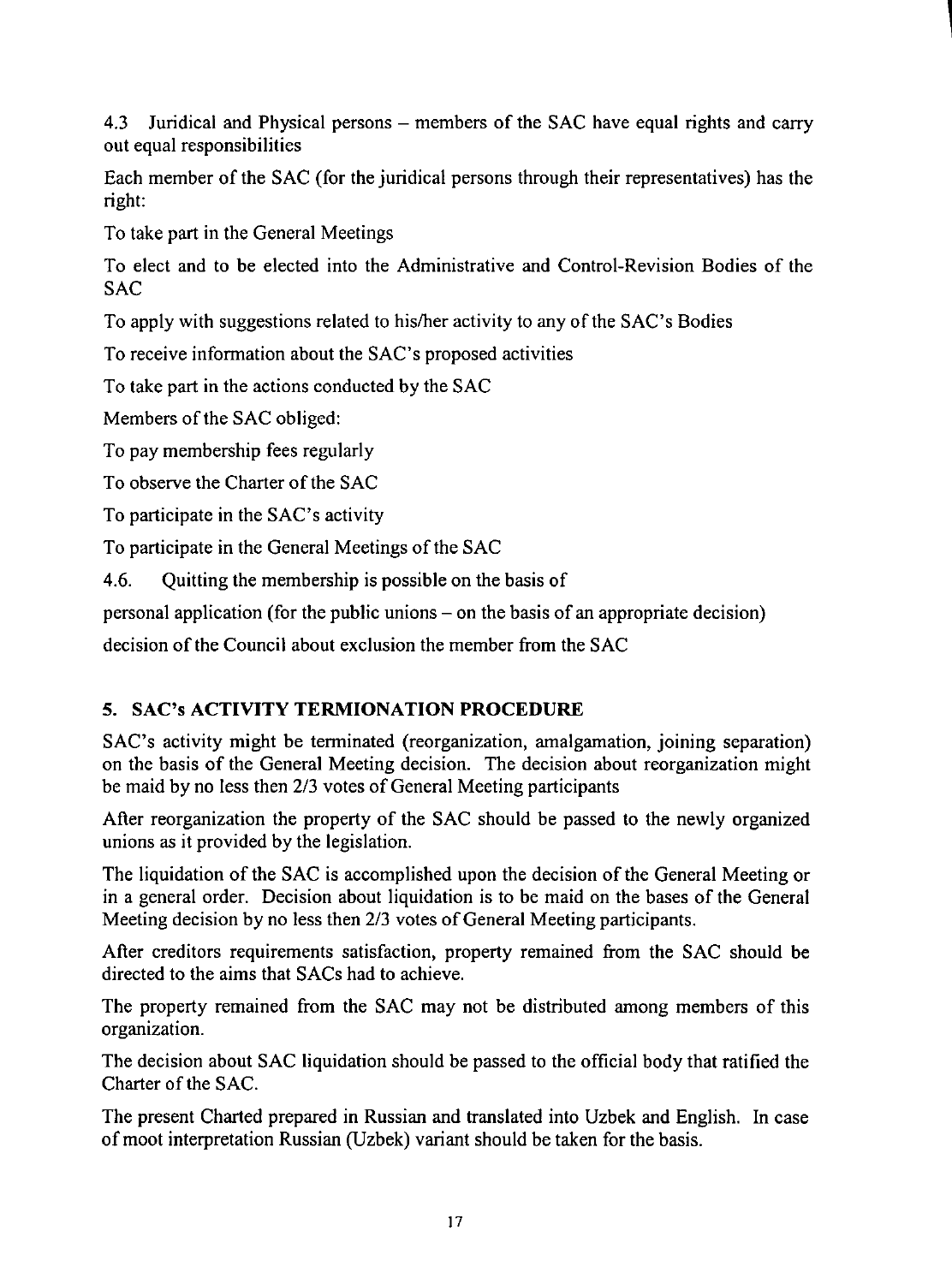**The PRESIDENT** of SAC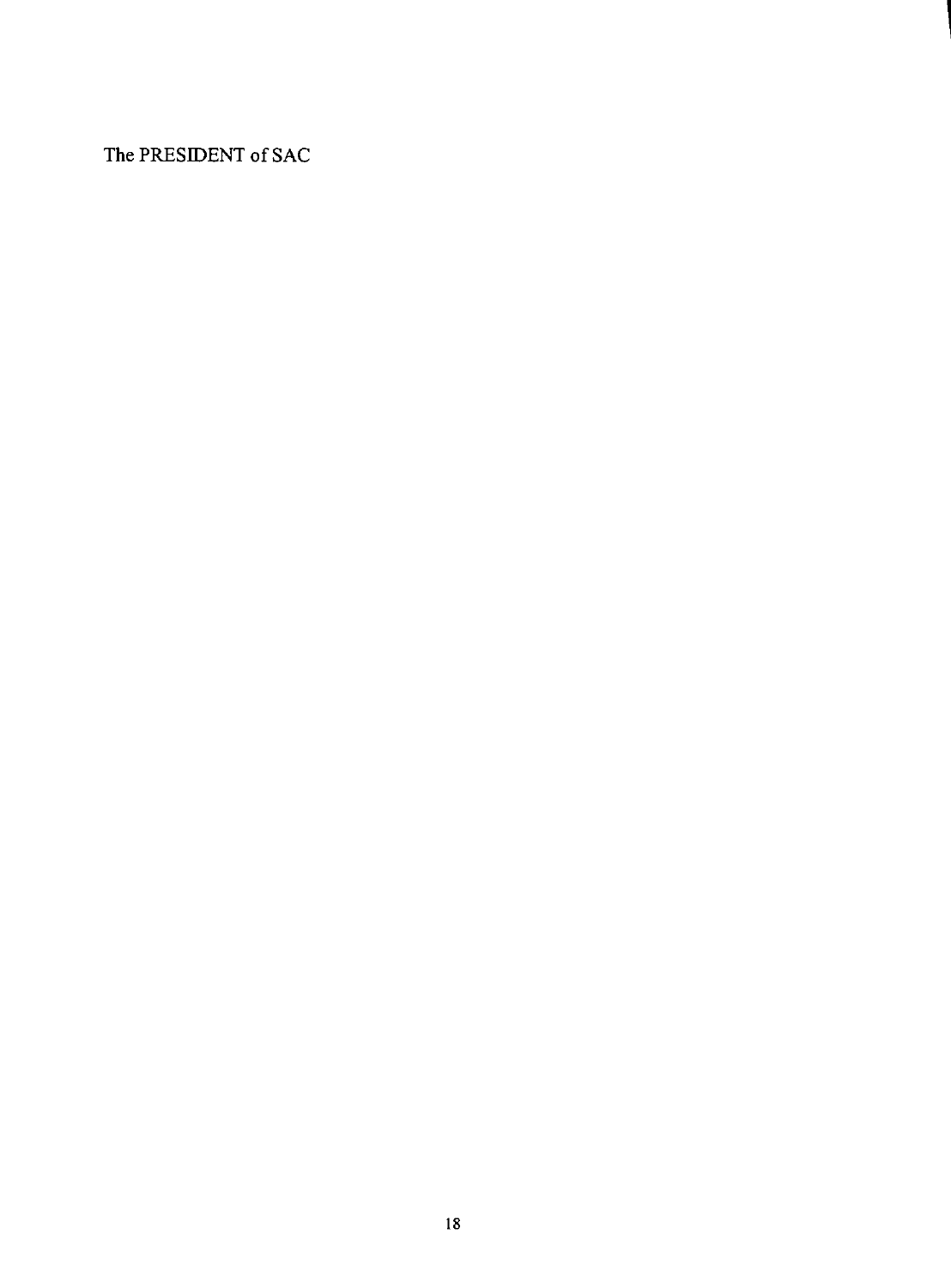## ATTACHMENT TWO

#### Suggested Student Action Committee Topics

Hereby we suggest a list of possible topics for SACs. This list will serve as an example to simplify the process of identifying the most vital problems of the local society. The teacher mentors might have their own suggestions. Could you please collect those suggestions prior to the training day, so that we would be able to discuss it and either add some new topics or eliminate the ones that are not relevant to the region.

- I. Leisure (maybe the problem is that the students have no extracurricular activities to participate)
- 2. Racket (if someone seizes the students' money either on their way to school or at school)
- 3. Sports (Lack of or bad condition of the sports buildings, sports goods, not enough sports clubs)
- 4. Mass Media (as a complementary topic, if a reference to some event or problem in the media can help to solve the problem or conduct the event successfully)
- 5. Repairs/maintenance (maybe the school does not have enough resources for maintenance (including the premises, furniture and education materials) it is possible to organize a search for the necessary funding and activities in order to apply their own efforts where it is possible.
- 6. Funding (fundraising can be either a part of another activity, or an independent project for SACs)
- 7. Culture (can be a part of "Leisure", but may also become an independent project to organize, for instance, a student theatre or a student music club)
- 8. Trainings (conducting trainings, seminars and lectures on a wide range of issues)
- 9. Veterans (helping veterans, organizing events, involving veterans)
- 10. Progress in studies (assist in the introduction of up-to-date teaching methods of some subjects, through searching materials on the new methodologies at the libraries, fundraising to conduct seminars and trainings for teachers, and to purchase the appropriate educational supplies)
- 11. Planting trees (poor ecological conditions in school and in its surroundings)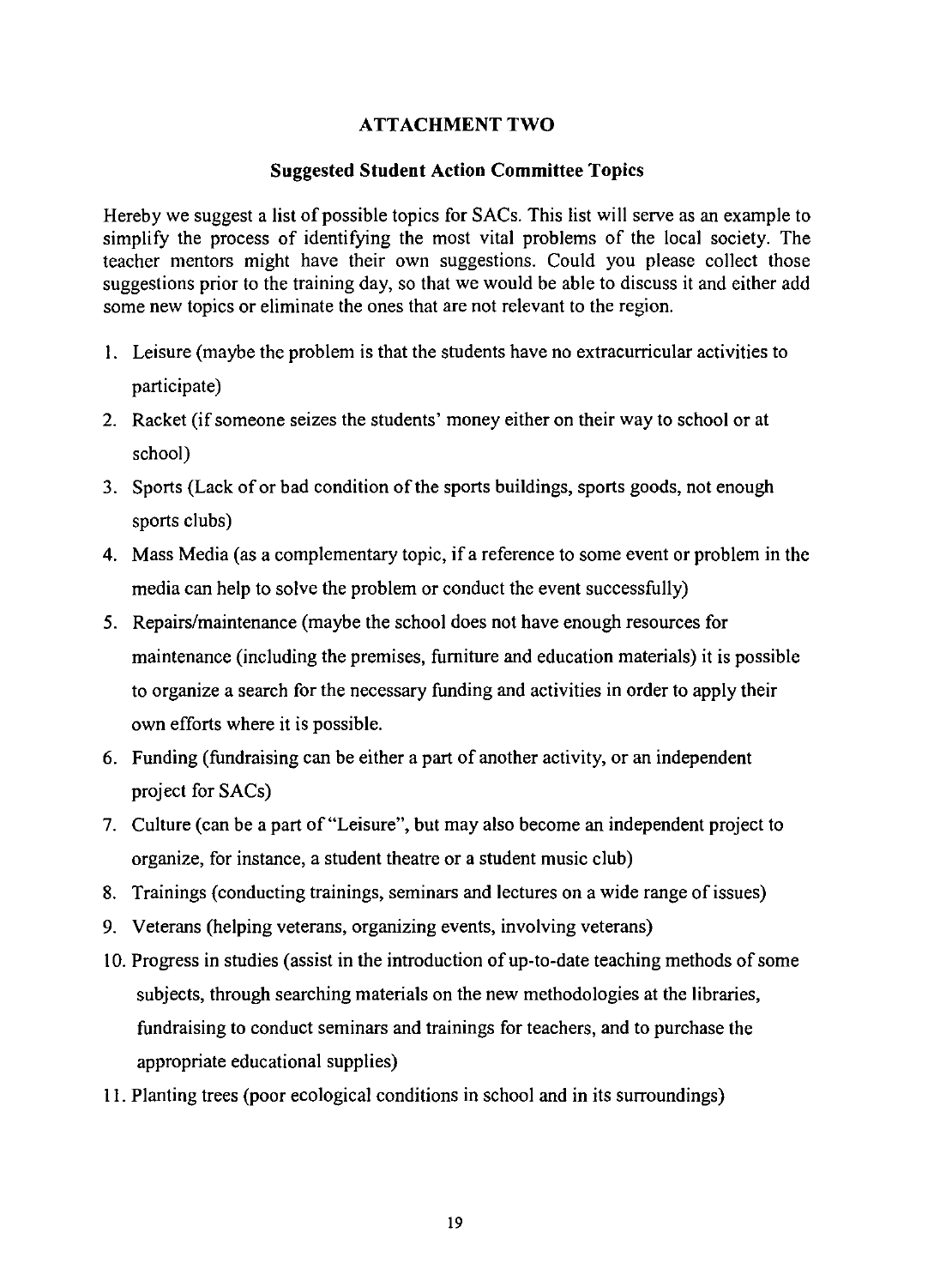- 12. Protecting the rights of the child (addressing the issues of students' rights violation and child abuse, through attracting the community's and media's attention to the mattter, co-operating with the law-enforcement agencies, the local administration (Khokimiyats) representatives and local government (Makhalla committees)
- 13. Olympiads and competitions (organizing and conducting the activities of the kind)
- 14. Co-operation with government officials (as a part of another activity)
- 15. Keeping in touch with military subdivisions (assisting in organizing events for the military, conducting performances, concerts and the like)
- 16. Broadcasting (as a part of any other project)
- 17. Assisting with student employment (upon graduation or during the summer holidays)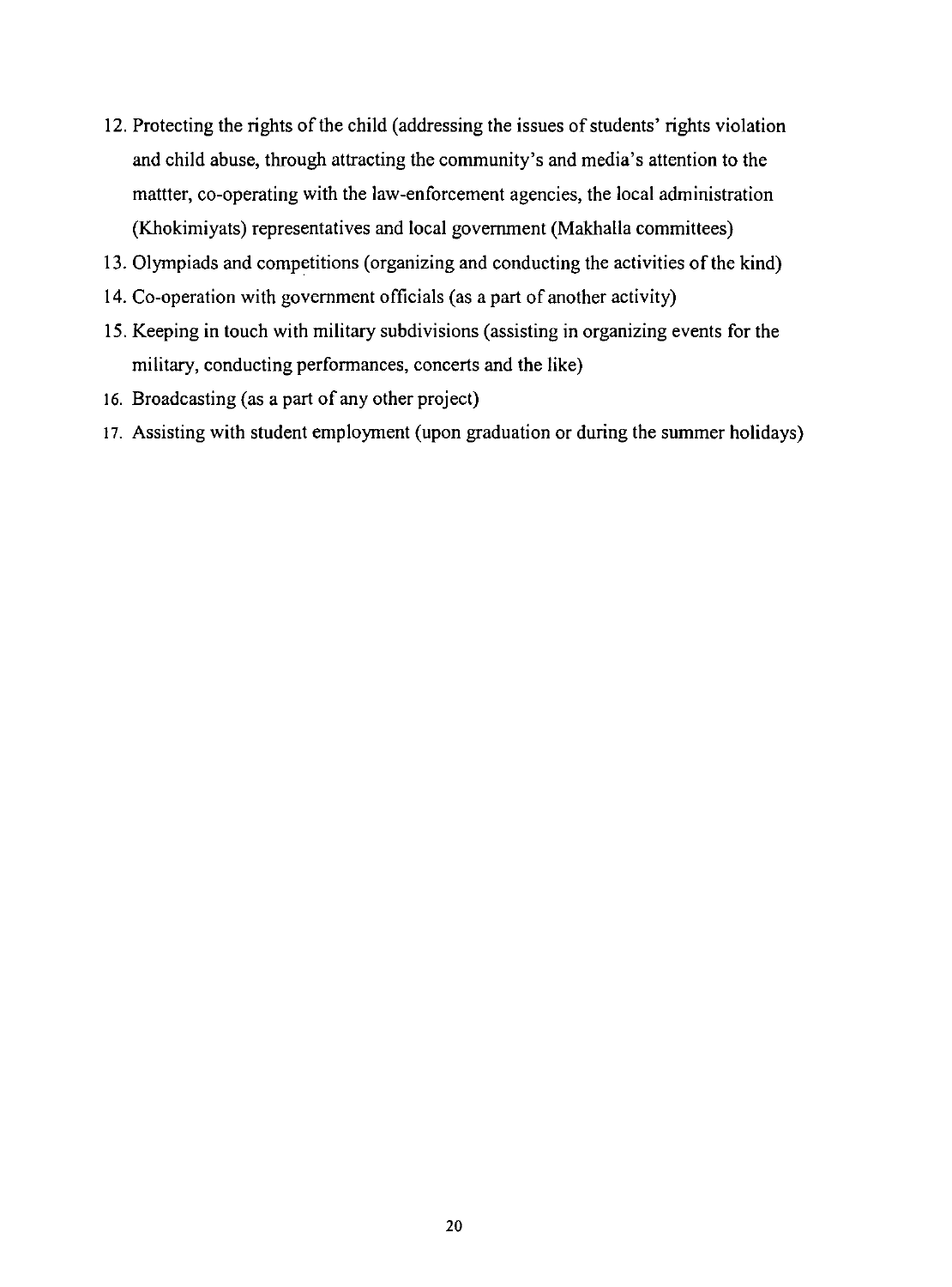## ATTACHMENT THREE Diagram of SAC Cooperation with the Community

*BEING TRANSLATED*